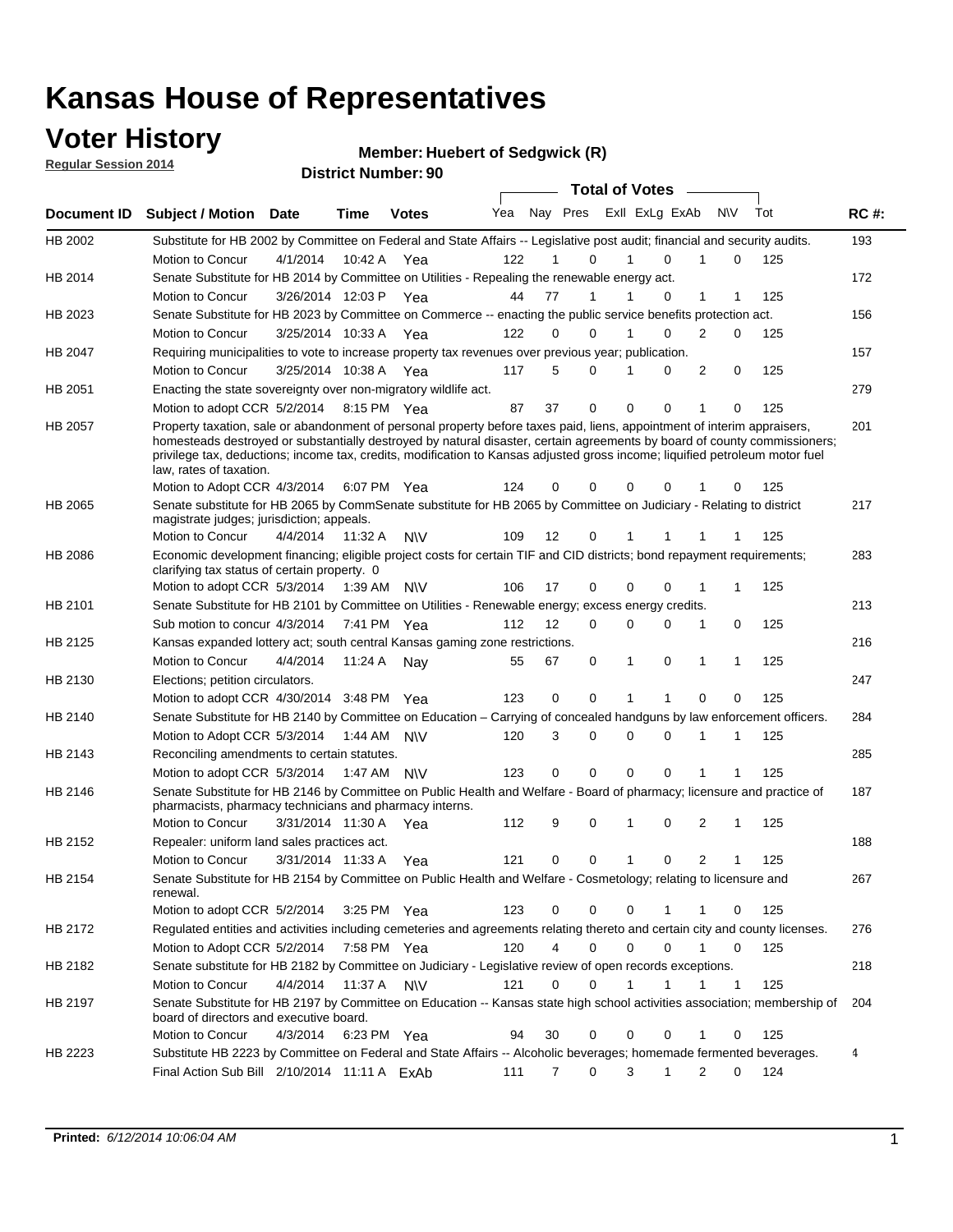#### **Voter History Regular Session**

| I IIVLVI J | <b>Member: Huebert of Sedgwick (R)</b> |
|------------|----------------------------------------|
| on 2014    | <b>District Number: 90</b>             |

|         |                                                                                                                                                                                                                                                                                                                                                                                                                                                                                                                                                                                                                                                                                                                                                                                                                                                                                                         |                       |             |              |     |    |          | <b>Total of Votes</b>       |             |                |          |     |             |
|---------|---------------------------------------------------------------------------------------------------------------------------------------------------------------------------------------------------------------------------------------------------------------------------------------------------------------------------------------------------------------------------------------------------------------------------------------------------------------------------------------------------------------------------------------------------------------------------------------------------------------------------------------------------------------------------------------------------------------------------------------------------------------------------------------------------------------------------------------------------------------------------------------------------------|-----------------------|-------------|--------------|-----|----|----------|-----------------------------|-------------|----------------|----------|-----|-------------|
|         | Document ID Subject / Motion Date                                                                                                                                                                                                                                                                                                                                                                                                                                                                                                                                                                                                                                                                                                                                                                                                                                                                       |                       | Time        | <b>Votes</b> | Yea |    |          | Nay Pres ExII ExLg ExAb N\V |             |                |          | Tot | <b>RC#:</b> |
| HB 2223 | Substitute for HB 2223 by Committee on Federal and State Affairs—Alcoholic beverages; homemade fermented beverages;<br>microbrewery gallonage expanded; liquor license length of citizenship.                                                                                                                                                                                                                                                                                                                                                                                                                                                                                                                                                                                                                                                                                                           |                       |             |              |     |    |          |                             |             |                |          |     | 205         |
|         | Motion to Concur                                                                                                                                                                                                                                                                                                                                                                                                                                                                                                                                                                                                                                                                                                                                                                                                                                                                                        | 4/3/2014              | 6:27 PM Yea |              | 115 | 9  | 0        | $\Omega$                    | 0           | 1              | 0        | 125 |             |
| HB 2231 | Senate Substitute for Substitute for HB 2231 by Committee on Ways and Means - Appropriations for FY 2014, FY 2015, FY<br>2016, FY 2017 and FY 2018 for various state agencies; capital improvement projects; claims against the state.                                                                                                                                                                                                                                                                                                                                                                                                                                                                                                                                                                                                                                                                  |                       |             |              |     |    |          |                             |             |                |          |     | 282         |
|         | Motion to adopt CCR 5/2/2014 9:48 PM Yea                                                                                                                                                                                                                                                                                                                                                                                                                                                                                                                                                                                                                                                                                                                                                                                                                                                                |                       |             |              | 70  | 54 | 0        | 0                           | $\Omega$    |                | $\Omega$ | 125 |             |
| HB 2246 | Substitute for HB 2246 by Committee on Commerce, Labor and Economic Development - Peer review for certain licensed<br>technical professions.                                                                                                                                                                                                                                                                                                                                                                                                                                                                                                                                                                                                                                                                                                                                                            |                       |             |              |     |    |          |                             |             |                |          |     | 38          |
|         | EFA Sub Bill                                                                                                                                                                                                                                                                                                                                                                                                                                                                                                                                                                                                                                                                                                                                                                                                                                                                                            | 2/21/2014 1:34 PM Yea |             |              | 120 | 0  | 0        |                             | 0           | 2              |          | 124 |             |
| HB 2246 | Substitute for HB 2246 by Committee on Commerce, Labor and Economic Development - Peer review for certain licensed<br>technical professions.                                                                                                                                                                                                                                                                                                                                                                                                                                                                                                                                                                                                                                                                                                                                                            |                       |             |              |     |    |          |                             |             |                |          |     | 260         |
|         | Motion to Concur                                                                                                                                                                                                                                                                                                                                                                                                                                                                                                                                                                                                                                                                                                                                                                                                                                                                                        | 5/2/2014              | 11:40 A     | Yea          | 124 | 0  | 0        | 0                           | 1           | 0              | 0        | 125 |             |
| HB 2272 | Kansas expanded lottery act; southeast Kansas gaming zone; privilege fee and investment threshold amount reduced.                                                                                                                                                                                                                                                                                                                                                                                                                                                                                                                                                                                                                                                                                                                                                                                       |                       |             |              |     |    |          |                             |             |                |          |     | 200         |
|         | Motion to Concur                                                                                                                                                                                                                                                                                                                                                                                                                                                                                                                                                                                                                                                                                                                                                                                                                                                                                        | 4/2/2014              |             | 4:18 PM Yea  | 84  | 36 | $\Omega$ | 0                           | $\Omega$    | 1              | 4        | 125 |             |
| HB 2296 | Campaign finance; permitted uses of campaign funds; increased exemption amount for certain candidates; contributor<br>information; lobbyist filings.                                                                                                                                                                                                                                                                                                                                                                                                                                                                                                                                                                                                                                                                                                                                                    |                       |             |              |     |    |          |                             |             |                |          |     | 248         |
|         | Motion to adopt CCR 4/30/2014 3:53 PM Yea                                                                                                                                                                                                                                                                                                                                                                                                                                                                                                                                                                                                                                                                                                                                                                                                                                                               |                       |             |              | 119 |    | 0        |                             |             | 0              | 0        | 125 |             |
| HB 2296 | Campaign finance; permitted uses of campaign funds; increased exemption amount for certain candidates; contributor<br>information; lobbyist filings.                                                                                                                                                                                                                                                                                                                                                                                                                                                                                                                                                                                                                                                                                                                                                    |                       |             |              |     |    |          |                             |             |                |          |     | 287         |
|         | Motion to Override<br>Veto                                                                                                                                                                                                                                                                                                                                                                                                                                                                                                                                                                                                                                                                                                                                                                                                                                                                              | 5/30/2014 10:24 A     |             | Yea          | 96  | 5  | 0        | 0                           | $\mathbf 0$ | 0              | 24       | 125 |             |
| HB 2298 | Senate Sub for HB 2298 by Committee on Judiciary - Uniform controlled substances act. Senate Sub for HB 2298 by<br>Committee on Judiciary - Uniform controlled substances act.                                                                                                                                                                                                                                                                                                                                                                                                                                                                                                                                                                                                                                                                                                                          |                       |             |              |     |    |          |                             |             |                |          |     | 209         |
|         | Motion to Concur                                                                                                                                                                                                                                                                                                                                                                                                                                                                                                                                                                                                                                                                                                                                                                                                                                                                                        | 4/3/2014              |             | 6:40 PM Yea  | 123 | 1  | 0        | 0                           | $\mathbf 0$ | 1              | 0        | 125 |             |
| HB 2303 | Relating to driver's license fees; driving under the influence equipment fund.                                                                                                                                                                                                                                                                                                                                                                                                                                                                                                                                                                                                                                                                                                                                                                                                                          |                       |             |              |     |    |          |                             |             |                |          |     | 1           |
|         | Motion to adopt CCR 1/22/2014 11:45 A Yea                                                                                                                                                                                                                                                                                                                                                                                                                                                                                                                                                                                                                                                                                                                                                                                                                                                               |                       |             |              | 109 | 11 | 0        | $\mathbf{1}$                | $\mathbf 0$ | 4              | 0        | 125 |             |
| HB 2312 | Local governments; investment of idle funds; changes.                                                                                                                                                                                                                                                                                                                                                                                                                                                                                                                                                                                                                                                                                                                                                                                                                                                   |                       |             |              |     |    |          |                             |             |                |          |     | 253         |
|         | Motion to Concur                                                                                                                                                                                                                                                                                                                                                                                                                                                                                                                                                                                                                                                                                                                                                                                                                                                                                        | 5/1/2014              |             | 4:31 PM Yea  | 123 | 2  | 0        | 0                           | $\mathbf 0$ | 0              | 0        | 125 |             |
| HB 2338 | Substitute for HB 2338 by Committee on Ways and Means - Judicial branch; supplemental appropriation for fiscal year 2015, 229<br>judiciary operations; increasing various docket fees and creating new docket fees; annually, allowing the allocation of a budget<br>for each judicial district court operations, chief judge would have the authority to expend funds as necessary to carry out the<br>functions of such district if such chief judge elected to do so, including establishing what court personnel are necessary and<br>their compensation; district court judges in judicial district elect chief judge and court of appeals judges elect chief judge of the<br>court of appeals; district judge and district magistrate judge vacancies; statutory authority for longevity bonus for judicial<br>branch employees repealed; nonseverability clause.<br>Motion to Adopt CCR 4/4/2014 |                       | 7:17 PM Yea |              | 66  | 57 | 0        | 0                           | 0           | 2              | 0        | 125 |             |
| HB 2378 | Senate Substitute for HB 2378 by Committee on Assessment and Taxation - Providing sales tax exemption for sales of certain 189                                                                                                                                                                                                                                                                                                                                                                                                                                                                                                                                                                                                                                                                                                                                                                          |                       |             |              |     |    |          |                             |             |                |          |     |             |
|         | machinery and equipment used for surface mining activities.                                                                                                                                                                                                                                                                                                                                                                                                                                                                                                                                                                                                                                                                                                                                                                                                                                             |                       |             |              |     |    |          |                             |             |                |          |     |             |
|         | Motion to Concur                                                                                                                                                                                                                                                                                                                                                                                                                                                                                                                                                                                                                                                                                                                                                                                                                                                                                        | 3/31/2014 11:35 A Yea |             |              | 117 | 4  | 0        | 1                           | 0           | 2              | 1        | 125 |             |
| HB 2389 | Senate Substitute for HB 2389 by Committee on Judiciary - Crimes and criminal procedure; mistreatment of a dependent adult 277                                                                                                                                                                                                                                                                                                                                                                                                                                                                                                                                                                                                                                                                                                                                                                          |                       |             |              |     |    |          |                             |             |                |          |     |             |
|         | or an elder person; RICO; warrants; discharge of certain persons; appeals.                                                                                                                                                                                                                                                                                                                                                                                                                                                                                                                                                                                                                                                                                                                                                                                                                              |                       |             |              |     |    |          |                             |             |                |          |     |             |
|         | Motion to Adopt CCR 5/2/2014                                                                                                                                                                                                                                                                                                                                                                                                                                                                                                                                                                                                                                                                                                                                                                                                                                                                            |                       |             | 8:05 PM Yea  | 123 | 1  | 0        | 0                           | 0           | 1              | 0        | 125 |             |
| HB 2398 | Relating to the Kansas revised limited liability company act.                                                                                                                                                                                                                                                                                                                                                                                                                                                                                                                                                                                                                                                                                                                                                                                                                                           |                       |             |              |     |    |          |                             |             |                |          |     | 28          |
|         | <b>Final Action</b><br>Amended                                                                                                                                                                                                                                                                                                                                                                                                                                                                                                                                                                                                                                                                                                                                                                                                                                                                          | 2/21/2014 11:13 A Yea |             |              | 120 | 1  | 0        | $\mathbf{1}$                | 0           | $\overline{2}$ | 0        | 124 |             |
| HB 2402 | National day of the cowboy.                                                                                                                                                                                                                                                                                                                                                                                                                                                                                                                                                                                                                                                                                                                                                                                                                                                                             |                       |             |              |     |    |          |                             |             |                |          |     | 163         |
|         | <b>Final Action</b>                                                                                                                                                                                                                                                                                                                                                                                                                                                                                                                                                                                                                                                                                                                                                                                                                                                                                     | 3/26/2014 10:55 A     |             | Yea          | 116 | 7  | 0        | 1                           | 0           | 1              | 0        | 125 |             |
| HB 2417 | Expansion of rural opportunity zones.                                                                                                                                                                                                                                                                                                                                                                                                                                                                                                                                                                                                                                                                                                                                                                                                                                                                   |                       |             |              |     |    |          |                             |             |                |          |     | 61          |
|         | <b>Final Action</b><br>Amended                                                                                                                                                                                                                                                                                                                                                                                                                                                                                                                                                                                                                                                                                                                                                                                                                                                                          | 2/27/2014 10:16 A     |             | Yea          | 104 | 19 | 0        | 0                           | 0           | $\mathbf 1$    | 0        | 124 |             |
| HB 2418 | Adult care home licensure act; removal of outdated rule and regulation reference.                                                                                                                                                                                                                                                                                                                                                                                                                                                                                                                                                                                                                                                                                                                                                                                                                       |                       |             |              |     |    |          |                             |             |                |          |     | 6           |
|         | <b>Final Action</b>                                                                                                                                                                                                                                                                                                                                                                                                                                                                                                                                                                                                                                                                                                                                                                                                                                                                                     | 2/12/2014 11:20 A Yea |             |              | 121 | 0  | 0        | $\mathbf{1}$                | 0           | $\overline{2}$ | 0        | 124 |             |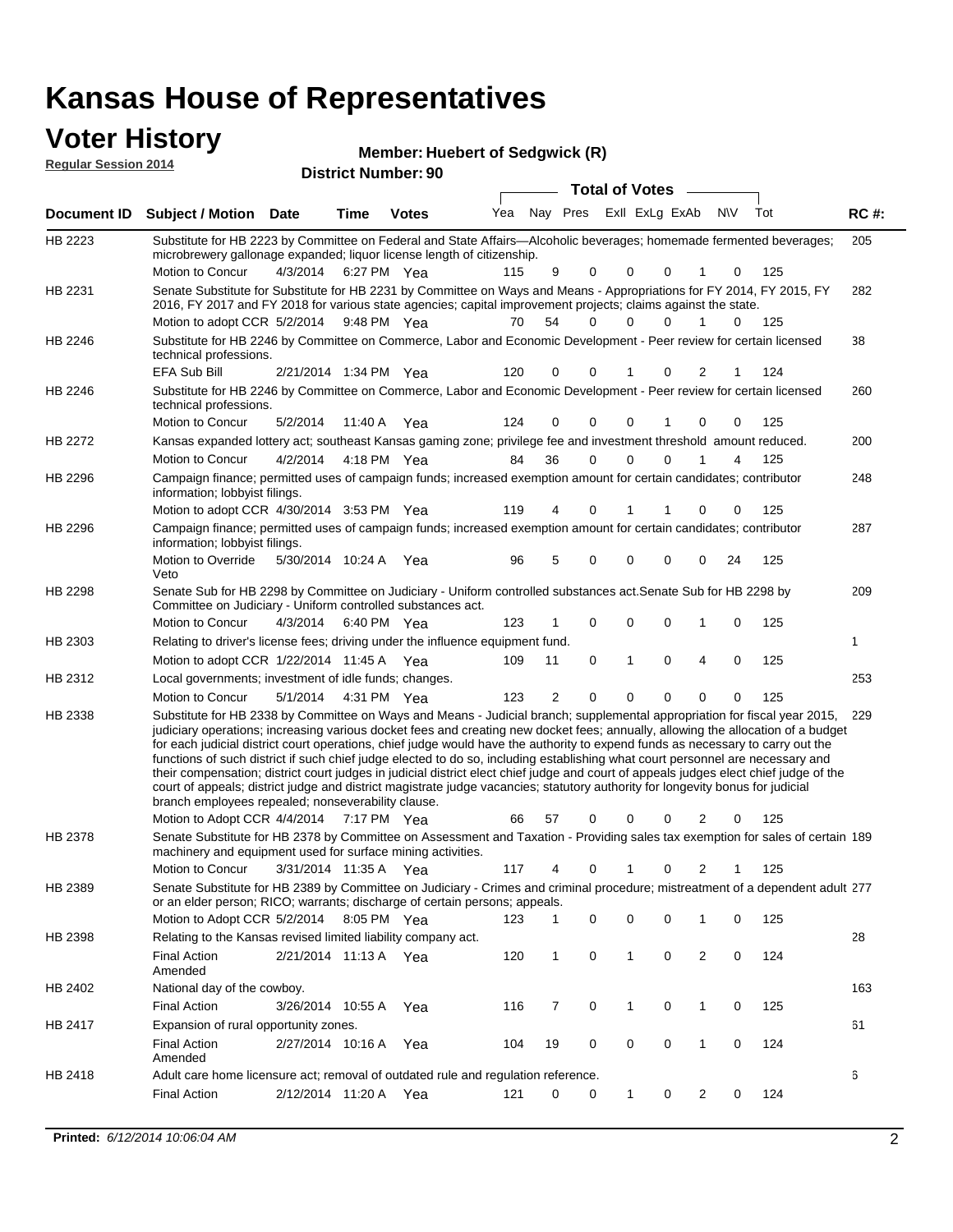## **Voter History**

**Regular Session 2014**

#### **Member: Huebert of Sedgwick (R)**

|             |                                                                                                                                                                                                                                                                                                                                                      |          |                        |              |     |          |   | <b>Total of Votes</b> |             |                |              |     |             |
|-------------|------------------------------------------------------------------------------------------------------------------------------------------------------------------------------------------------------------------------------------------------------------------------------------------------------------------------------------------------------|----------|------------------------|--------------|-----|----------|---|-----------------------|-------------|----------------|--------------|-----|-------------|
| Document ID | <b>Subject / Motion Date</b>                                                                                                                                                                                                                                                                                                                         |          | Time                   | <b>Votes</b> | Yea | Nav Pres |   | Exll ExLg ExAb        |             |                | <b>NV</b>    | Tot | <b>RC#:</b> |
| HB 2418     | Kansas department for aging and disability services; adult care homes                                                                                                                                                                                                                                                                                |          |                        |              |     |          |   |                       |             |                |              |     | 221         |
|             | Motion to Concur                                                                                                                                                                                                                                                                                                                                     | 4/4/2014 | 11:49 A                | Yea          | 122 | 0        | 0 | 1                     | 1           | 1              | 0            | 125 |             |
| HB 2419     | City annexation; fire district territory; detachment.                                                                                                                                                                                                                                                                                                |          |                        |              |     |          |   |                       |             |                |              |     | 120         |
|             | <b>Final Action</b>                                                                                                                                                                                                                                                                                                                                  |          | 3/17/2014 11:19 A      | Yea          | 122 | 0        | 0 | 0                     | 0           | 2              | $\mathbf{1}$ | 125 |             |
| HB 2419     | City annexation; fire district territory; detachment.                                                                                                                                                                                                                                                                                                |          |                        |              |     |          |   |                       |             |                |              |     | 196         |
|             | Motion to Concur                                                                                                                                                                                                                                                                                                                                     | 4/2/2014 | 10:32 A                | Yea          | 122 | 0        | 0 | 0                     | 0           | 2              | $\mathbf{1}$ | 125 |             |
| HB 2420     | School crossing guards.                                                                                                                                                                                                                                                                                                                              |          |                        |              |     |          |   |                       |             |                |              |     | 5           |
|             | <b>Final Action</b><br>Amended                                                                                                                                                                                                                                                                                                                       |          | 2/10/2014 11:12 A ExAb |              | 118 | 0        | 0 | 3                     | 1           | 2              | 0            | 124 |             |
| HB 2420     | School crossing guards.                                                                                                                                                                                                                                                                                                                              |          |                        |              |     |          |   |                       |             |                |              |     | 197         |
|             | Motion to Concur                                                                                                                                                                                                                                                                                                                                     | 4/2/2014 | 10:34 A                | Yea          | 123 | 0        | 0 | 0                     | 0           | 2              | 0            | 125 |             |
| HB 2422     | Defining watercraft for purposes of taxation.                                                                                                                                                                                                                                                                                                        |          |                        |              |     |          |   |                       |             |                |              |     | 14          |
|             | <b>Final Action</b><br>Amended                                                                                                                                                                                                                                                                                                                       |          | 2/14/2014 11:13 A      | Yea          | 118 | 0        | 0 | 2                     | $\mathbf 0$ | 4              | 0            | 124 |             |
| HB 2424     | Robert G. (Bob) Bethell interchange.                                                                                                                                                                                                                                                                                                                 |          |                        |              |     |          |   |                       |             |                |              |     | 85          |
|             | EFA Sub Bill                                                                                                                                                                                                                                                                                                                                         |          | 2/27/2014 4:03 PM Yea  |              | 119 | 4        | 0 | 0                     | 0           | 1              | 0            | 124 |             |
| HB 2424     | Substitute for HB 2424 by Committee on Transportation - Designating the Robert G. (Bob) Bethell interchange; the SGT David 190<br>Enzbrenner memorial highway; t the Pack S Clair highway; the ancient Indian traders trail; the Harper county veterans<br>memorial highway; the Bonnie Huy memorial highway; the Bonnie Sharp memorial interchange. |          |                        |              |     |          |   |                       |             |                |              |     |             |
|             | <b>Motion to Concur</b>                                                                                                                                                                                                                                                                                                                              |          | 3/31/2014 11:37 A Yea  |              | 117 | 3        | 0 | 1                     | 0           | 2              | 2            | 125 |             |
| HB 2429     | Making the water conservation program part of and supplemental to the Kansas water appropriation act.                                                                                                                                                                                                                                                |          |                        |              |     |          |   |                       |             |                |              |     | 7           |
|             | <b>Final Action</b><br>Amended                                                                                                                                                                                                                                                                                                                       |          | 2/12/2014 11:22 A Yea  |              | 121 | $\Omega$ | 0 | 1                     | $\Omega$    | 2              | 0            | 124 |             |
| HB 2430     | Promoting employment across Kansas act; benefits.                                                                                                                                                                                                                                                                                                    |          |                        |              |     |          |   |                       |             |                |              |     | 90          |
|             | EFA Sub Bill                                                                                                                                                                                                                                                                                                                                         |          | 2/27/2014 4:08 PM Yea  |              | 110 | 13       | 0 | 0                     | $\Omega$    | 1              | $\Omega$     | 124 |             |
| HB 2430     | Substitute for HB 2430 by Committee on Commerce, Labor and Economic Development - Promoting employment across<br>Kansas act; benefits.                                                                                                                                                                                                               |          |                        |              |     |          |   |                       |             |                |              |     | 278         |
|             | Motion to adopt CCR 5/2/2014                                                                                                                                                                                                                                                                                                                         |          |                        | 8:09 PM Yea  | 114 | 10       | 0 | 0                     | 0           | 1              | 0            | 125 |             |
| HB 2433     | Relating to the Kansas uniform securities act.                                                                                                                                                                                                                                                                                                       |          |                        |              |     |          |   |                       |             |                |              |     | 62          |
|             | <b>Final Action</b><br>Amended                                                                                                                                                                                                                                                                                                                       |          | 2/27/2014 10:17 A Yea  |              | 123 | 0        | 0 | 0                     | $\mathbf 0$ | 1              | 0            | 124 |             |
| HB 2433     | Relating to the Kansas uniform securities act.                                                                                                                                                                                                                                                                                                       |          |                        |              |     |          |   |                       |             |                |              |     | 243         |
|             | Motion to adopt CCR 4/30/2014 3:27 PM Yea                                                                                                                                                                                                                                                                                                            |          |                        |              | 123 | 0        | 0 |                       | 1           | 0              | 0            | 125 |             |
| HB 2436     | Substitute for HB 2436 by Committee on Vision 2020 - Boards of cosmetology and barbering; agreements on inspectors of<br>dual-licensed facilities.                                                                                                                                                                                                   |          |                        |              |     |          |   |                       |             |                |              |     | 19          |
|             | Final Action Sub Bill 2/19/2014 11:32 A                                                                                                                                                                                                                                                                                                              |          |                        | Yea          | 122 | 0        | 0 | 0                     | 0           | 2              | $\Omega$     | 124 |             |
| HB 2436     | Substitute for HB 2436 by Committee on Vision 2020 - Boards of cosmetology and barbering; agreements on inspectors of<br>dual-licensed facilities.                                                                                                                                                                                                   |          |                        |              |     |          |   |                       |             |                |              |     | 206         |
|             | Motion to Concur                                                                                                                                                                                                                                                                                                                                     | 4/3/2014 |                        | 6:30 PM Yea  | 117 | 7        | 0 | 0                     | 0           | 1              | 0            | 125 |             |
| HB 2440     | Emerging industry investment act; treatment of certain bioscience companies.                                                                                                                                                                                                                                                                         |          |                        |              |     |          |   |                       |             |                |              |     | 39          |
|             | <b>Emergency Final</b><br>Action                                                                                                                                                                                                                                                                                                                     |          | 2/21/2014 1:36 PM Yea  |              | 116 | 4        | 0 | $\mathbf{1}$          | 0           | $\overline{c}$ | $\mathbf{1}$ | 124 |             |
| HB 2442     | Escalating penalties for repeat felony evade and elude cases.                                                                                                                                                                                                                                                                                        |          |                        |              |     |          |   |                       |             |                |              |     | 107         |
|             | EFA Sub Bill                                                                                                                                                                                                                                                                                                                                         |          | 2/27/2014 4:32 PM Yea  |              | 111 | 12       | 0 | 0                     | 0           | $\mathbf{1}$   | 0            | 124 |             |
| HB 2444     | Spendthrift trusts.                                                                                                                                                                                                                                                                                                                                  |          |                        |              |     |          |   |                       |             |                |              |     | 36          |
|             | <b>Emergency Final</b><br><b>Action Amend</b>                                                                                                                                                                                                                                                                                                        |          | 2/21/2014 1:32 PM Yea  |              | 120 | 0        | 0 | $\mathbf{1}$          | 0           | 2              | $\mathbf{1}$ | 124 |             |
| HB 2444     | Spendthrift trusts.<br>Motion to Concur                                                                                                                                                                                                                                                                                                              | 4/2/2014 | 10:37 A                | Yea          | 123 | 0        | 0 | 0                     | 0           | 2              | 0            | 125 | 198         |
|             |                                                                                                                                                                                                                                                                                                                                                      |          |                        |              |     |          |   |                       |             |                |              |     |             |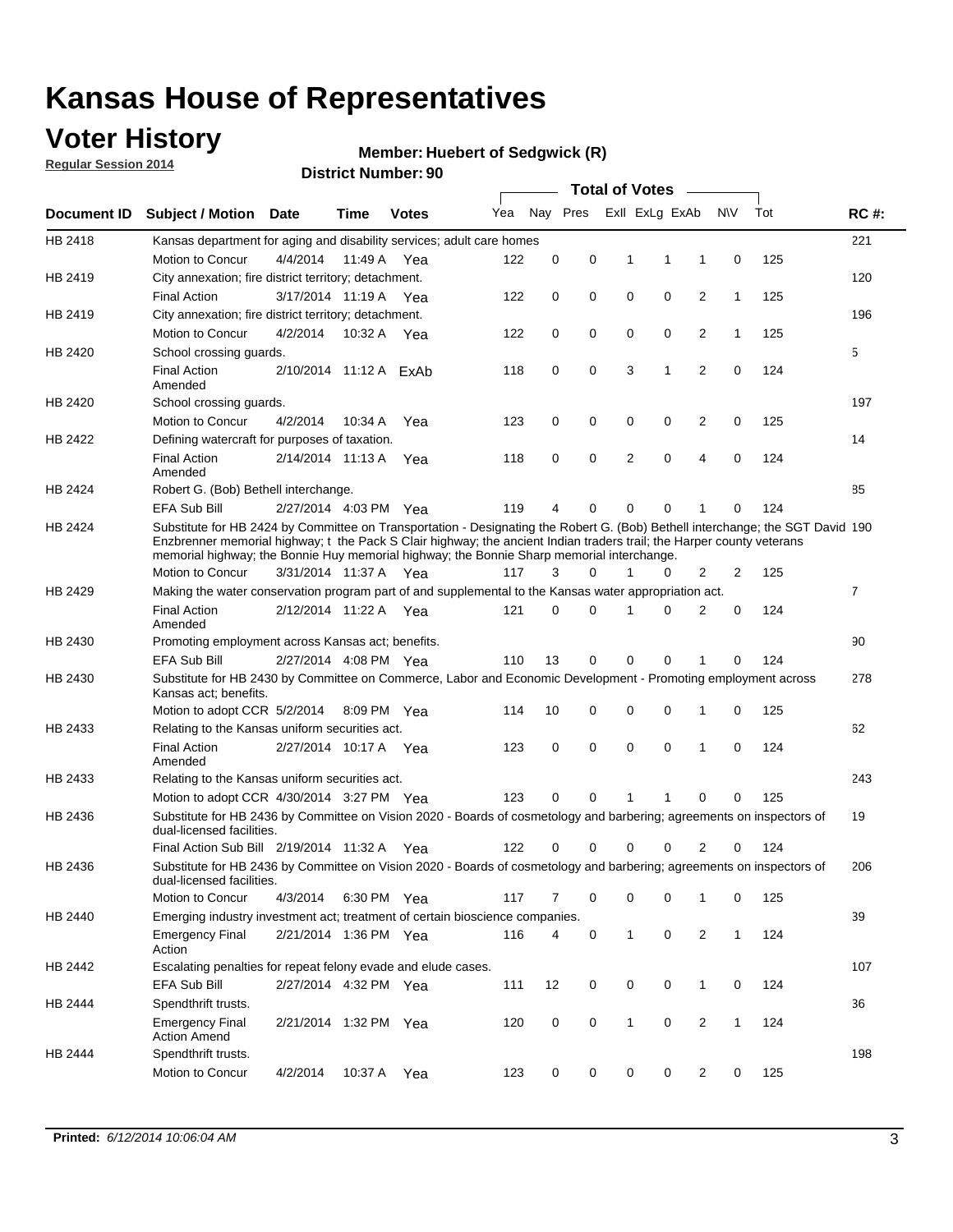### **Voter History Regular Session 2014**

|                    |                                                                                                                                                                                                                                                                                                                                 |                       |             |              |     |          |   | <b>Total of Votes</b> |             |              |             |     |             |
|--------------------|---------------------------------------------------------------------------------------------------------------------------------------------------------------------------------------------------------------------------------------------------------------------------------------------------------------------------------|-----------------------|-------------|--------------|-----|----------|---|-----------------------|-------------|--------------|-------------|-----|-------------|
| <b>Document ID</b> | <b>Subject / Motion</b>                                                                                                                                                                                                                                                                                                         | Date                  | Time        | <b>Votes</b> | Yea | Nay Pres |   | Exll ExLg ExAb        |             |              | <b>NV</b>   | Tot | <b>RC#:</b> |
| HB 2445            | Allowing for criminal discovery materials to be provided to defendant or defendant's counsel.                                                                                                                                                                                                                                   |                       |             |              |     |          |   |                       |             |              |             |     | 63          |
|                    | <b>Final Action</b><br>Amended                                                                                                                                                                                                                                                                                                  | 2/27/2014 10:19 A     |             | Yea          | 123 | 0        | 0 | 0                     | $\Omega$    | 1            | $\mathbf 0$ | 124 |             |
| HB 2446            | District courts; court trustee operations fund. judicial process; concerning sentencing dispositions, probation and postrelease<br>supervision; concerning expungement of driving under the influence and criminal refusal convictions; concerning trials,<br>conduct of jury after case is submitted.                          |                       |             |              |     |          |   |                       |             |              |             |     | 8           |
|                    | <b>Final Action</b>                                                                                                                                                                                                                                                                                                             | 2/12/2014 11:23 A     |             | Yea          | 121 | 0        | 0 | 1                     | 0           | 2            | 0           | 124 |             |
| HB 2446            | Senate Substitute for HB 2446 by Committee on Judiciary - Courts; allocating moneys from driver's license fees to judicial<br>branch nonjudicial salary adjustment fund; allowing chief justice to authorize expenditures from court trustee operations fund in<br>certain judicial districts; time limits for court decisions. |                       |             |              |     |          |   |                       |             |              |             |     | 239         |
|                    | Motion to adopt CCR 4/30/2014 3:01 PM Yea                                                                                                                                                                                                                                                                                       |                       |             |              | 121 | 2        | 0 | 1                     | 1           | 0            | 0           | 125 |             |
| <b>HB 2447</b>     | Real property; trespass and liability.                                                                                                                                                                                                                                                                                          |                       |             |              |     |          |   |                       |             |              |             |     | 29          |
|                    | <b>Final Action</b><br>Amended                                                                                                                                                                                                                                                                                                  | 2/21/2014 11:14 A     |             | Yea          | 119 | 2        | 0 | 1                     | 0           | 2            | 0           | 124 |             |
| HB 2447            | Real property; trespass and liability.                                                                                                                                                                                                                                                                                          |                       |             |              |     |          |   |                       |             |              |             |     | 202         |
|                    | Motion to Adopt CCR 4/3/2014                                                                                                                                                                                                                                                                                                    |                       |             | 6:10 PM Yea  | 122 | 2        | 0 | $\mathbf 0$           | $\mathbf 0$ | 1            | $\mathbf 0$ | 125 |             |
| HB 2448            | Interference with judicial process.                                                                                                                                                                                                                                                                                             |                       |             |              |     |          |   |                       |             |              |             |     | 30          |
|                    | <b>Final Action</b>                                                                                                                                                                                                                                                                                                             | 2/21/2014 11:16 A     |             | Yea          | 121 | 0        | 0 | 1                     | 0           | 2            | 0           | 124 |             |
| HB 2448            | Senate Substitute for HB 2448 by Committee on Judiciary - Updating provisions relating to the Kansas bureau of<br>investigation's DNA database; amending the crime of interference with                                                                                                                                         |                       |             |              |     |          |   |                       |             |              |             |     | 240         |
|                    | Motion to adopt CCR 4/30/2014 3:10 PM Yea                                                                                                                                                                                                                                                                                       |                       |             |              | 116 | 7        | 0 | 1                     | 1           | 0            | 0           | 125 |             |
| HB 2451            | Electric utilities; creating the electric highway fee.                                                                                                                                                                                                                                                                          |                       |             |              |     |          |   |                       |             |              |             |     | 96          |
|                    | <b>EFA Sub Bill</b>                                                                                                                                                                                                                                                                                                             | 2/27/2014 4:18 PM Nay |             |              | 64  | 59       | 0 | 0                     | 0           |              | 0           | 124 |             |
| HB 2451            | Substitute for HB 2451 by Committee on Transportation - Increasing registration fees for electric vehicles.                                                                                                                                                                                                                     |                       |             |              |     |          |   |                       |             |              |             |     | 207         |
|                    | Motion to Concur                                                                                                                                                                                                                                                                                                                | 4/3/2014              |             | 6:34 PM Nay  | 94  | 30       | 0 | 0                     | 0           |              | 0           | 125 |             |
| HB 2452            | Substitute for HB 2452 by Committee on Transportation - Distinctive license plates; donate life, disabled veterans, rotary<br>international, Kansas horse council.                                                                                                                                                              |                       |             |              |     |          |   |                       |             |              |             |     | 41          |
|                    | <b>EFA Sub Bill</b>                                                                                                                                                                                                                                                                                                             | 2/21/2014 1:39 PM Yea |             |              | 120 | 0        | 0 | 1                     | 0           | 2            | 1           | 124 |             |
| HB 2452            | Substitute for HB 2452 by Committee on Transportation - Distinctive license plates; donate life, disabled veterans, rotary<br>international, Kansas horse council, motorcycles.                                                                                                                                                 |                       |             |              |     |          |   |                       |             |              |             |     | 208         |
|                    | Motion to Concur                                                                                                                                                                                                                                                                                                                | 4/3/2014              |             | 6:37 PM Yea  | 123 | 1        | 0 | 0                     | 0           | 1            | 0           | 125 |             |
| HB 2453            | Protecting religious freedom regarding marriage.                                                                                                                                                                                                                                                                                |                       |             |              |     |          |   |                       |             |              |             |     | 9           |
|                    | <b>Final Action</b><br>Amended                                                                                                                                                                                                                                                                                                  | 2/12/2014 11:28 A Yea |             |              | 72  | 49       | 0 | 1                     | 0           | 2            | 0           | 124 |             |
| HB 2455            | Property tax exemption for certain utility systems located on military installation.                                                                                                                                                                                                                                            |                       |             |              |     |          |   |                       |             |              |             |     | 108         |
|                    | <b>Emergency Final</b><br><b>Action Amend</b>                                                                                                                                                                                                                                                                                   | 3/6/2014              |             | 11:23 A Yea  | 119 | 1        | 0 | 2                     | 1           | 2            | $\mathbf 0$ | 125 |             |
| HB 2456            | Property taxation; defining commercial and industrial machinery and equipment; motor vehicles, members of military service<br>and active guard and reservists.                                                                                                                                                                  |                       |             |              |     |          |   |                       |             |              |             |     | 49          |
|                    | <b>Final Action</b><br>Amended                                                                                                                                                                                                                                                                                                  | 2/26/2014 11:32 A Yea |             |              | 100 | 23       | 0 | 0                     | 0           | 1            | 0           | 124 |             |
| HB 2463            | Creating civil liability for acts of terrorism; forfeiture of property related to violations of certain criminal acts.                                                                                                                                                                                                          |                       |             |              |     |          |   |                       |             |              |             |     | 50          |
|                    | <b>Final Action</b><br>Amended                                                                                                                                                                                                                                                                                                  | 2/26/2014 11:33 A Yea |             |              | 123 | 0        | 0 | 0                     | 0           | $\mathbf{1}$ | 0           | 124 |             |
| HB 2463            | Creating civil liability for acts of terrorism; forfeiture of property related to violations of certain criminal acts.                                                                                                                                                                                                          |                       |             |              |     |          |   |                       |             |              |             |     | 194         |
|                    | Motion to Concur                                                                                                                                                                                                                                                                                                                | 4/1/2014              | 10:46 A Yea |              | 123 | 0        | 0 | $\mathbf{1}$          | 0           | 1            | 0           | 125 |             |
| HB 2464            | Allowing banks, trust companies and savings and loans to claim the expensing deduction for privilege tax filers under the<br>Kansas income tax act.                                                                                                                                                                             |                       |             |              |     |          |   |                       |             |              |             |     | 15          |
|                    | <b>Final Action</b><br>Amended                                                                                                                                                                                                                                                                                                  | 2/14/2014 11:14 A Yea |             |              | 118 | 0        | 0 | 2                     | $\Omega$    |              | 0           | 124 |             |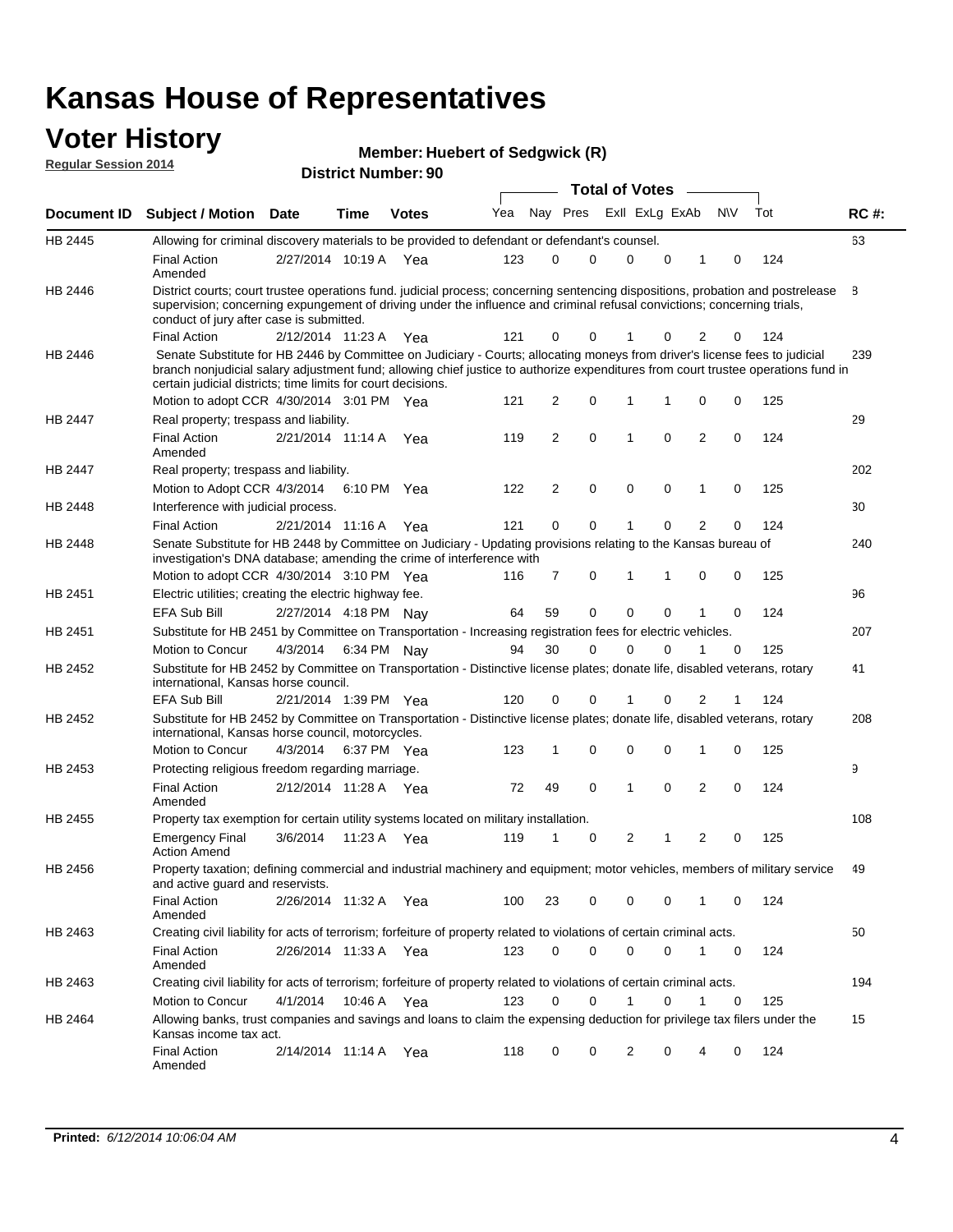## **Voter History**

**Regular Session 2014**

#### **Member: Huebert of Sedgwick (R)**

|         |                                                                                                                                                                             |                       |         |              |     |                |          | <b>Total of Votes</b> |                |                |             |     |             |
|---------|-----------------------------------------------------------------------------------------------------------------------------------------------------------------------------|-----------------------|---------|--------------|-----|----------------|----------|-----------------------|----------------|----------------|-------------|-----|-------------|
|         | Document ID Subject / Motion Date                                                                                                                                           |                       | Time    | <b>Votes</b> | Yea |                | Nay Pres |                       | Exll ExLg ExAb |                | <b>NV</b>   | Tot | <b>RC#:</b> |
| HB 2466 | Relating to administrative procedure; judicial review.                                                                                                                      |                       |         |              |     |                |          |                       |                |                |             |     | 37          |
|         | <b>Emergency Final</b><br><b>Action Amend</b>                                                                                                                               | 2/21/2014 1:33 PM Yea |         |              | 118 | 2              | 0        | 1                     | 0              | 2              | 1           | 124 |             |
| HB 2470 | Purchasing authority for certain insurance by the state board of regents for state educational institutions.                                                                |                       |         |              |     |                |          |                       |                |                |             |     | 16          |
|         | <b>Final Action</b>                                                                                                                                                         | 2/17/2014 11:20 A Yea |         |              | 120 | 0              | 0        | 3                     | 0              | 1              | 0           | 124 |             |
| HB 2475 | Personal financial literacy program as a requirement for high school graduation.                                                                                            |                       |         |              |     |                |          |                       |                |                |             |     | 126         |
|         | <b>Final Action</b><br>Amended                                                                                                                                              | 3/19/2014 11:22 A Yea |         |              | 110 | 12             | 0        | 0                     | 1              | 2              | $\mathbf 0$ | 125 |             |
| HB 2478 | Venue for crimes committed with an electronic device.                                                                                                                       |                       |         |              |     |                |          |                       |                |                |             |     | 51          |
|         | <b>Final Action</b>                                                                                                                                                         | 2/26/2014 11:34 A     |         | Yea          | 123 | 0              | 0        | $\mathbf 0$           | $\mathbf 0$    | 1              | 0           | 124 |             |
| HB 2479 | Removing 2015 sunset provision from law requiring ignition interlock device after first test failure or alcohol or drug-related<br>conviction.                              |                       |         |              |     |                |          |                       |                |                |             |     | 115         |
|         | <b>Final Action</b><br>Amended                                                                                                                                              | 3/14/2014 11:14 A     |         | Yea          | 117 | 0              | 0        | 2                     | 1              | 4              | 1           | 125 |             |
| HB 2479 | Removing 2015 sunset provision from law requiring ignition interlock device after first test failure or alcohol or drug-related<br>conviction.                              |                       |         |              |     |                |          |                       |                |                |             |     | 210         |
|         | Motion to Concur                                                                                                                                                            | 4/3/2014              |         | 6:47 PM Yea  | 122 | 2              | 0        | $\mathbf 0$           | $\mathbf 0$    | 1              | 0           | 125 |             |
| HB 2480 | Repealing the review of TeleKansas I.                                                                                                                                       |                       |         |              |     |                |          |                       |                |                |             |     | 64          |
|         | <b>Final Action</b><br>Amended                                                                                                                                              | 2/27/2014 10:20 A     |         | Yea          | 123 | 0              | 0        | $\mathbf 0$           | $\mathbf 0$    | 1              | 0           | 124 |             |
| HB 2480 | Repealing the review of TeleKansas I.                                                                                                                                       |                       |         |              |     |                |          |                       |                |                |             |     | 250         |
|         | Motion to Concur                                                                                                                                                            | 5/1/2014              |         | 1:54 PM Yea  | 123 | 1              | 0        | 0                     | $\mathbf 0$    | 0              | 1           | 125 |             |
| HB 2482 | Authority of state corporation commission to intervene in court proceedings.                                                                                                |                       |         |              |     |                |          |                       |                |                |             |     | 65          |
|         | <b>Final Action</b><br>Amended                                                                                                                                              | 2/27/2014 10:21 A     |         | Yea          | 121 | 2              | 0        | 0                     | $\mathbf 0$    | 1              | $\mathbf 0$ | 124 |             |
| HB 2482 | Senate Substitute for HB 2482 by Committee on Utilities - Creating the energy efficiency investment act.                                                                    |                       |         |              |     |                |          |                       |                |                |             |     | 211         |
|         | Motion to Concur                                                                                                                                                            | 4/3/2014 7:02 PM Nay  |         |              | 99  | 25             | 0        | 0                     | 0              | 1              | 0           | 125 |             |
| HB 2487 | Construction of electric transmission lines and certificates of public convenience and necessity.                                                                           |                       |         |              |     |                |          |                       |                |                |             |     | 66          |
|         | <b>Final Action</b><br>Amended                                                                                                                                              | 2/27/2014 10:22 A     |         | Yea          | 113 | 10             | 0        | 0                     | 0              | 1              | 0           | 124 |             |
| HB 2487 | Relating to the powers and duties of the state corporation commission; construction of electric transmission lines and<br>certificates of public convenience and necessity. |                       |         |              |     |                |          |                       |                |                |             |     | 254         |
|         | Sub motion to concur 5/1/2014                                                                                                                                               |                       |         | 4:36 PM Yea  | 117 | 8              | 0        | 0                     | 0              | 0              | 0           | 125 |             |
| HB 2488 | Kansas electric transmission authority and the purpose and composition of the authority.                                                                                    |                       |         |              |     |                |          |                       |                |                |             |     | 10          |
|         | <b>Final Action</b><br>Amended                                                                                                                                              | 2/12/2014 11:30 A     |         | Yea          | 108 | 13             | 0        | 1                     | 0              | 2              | 0           | 124 |             |
| HB 2488 | Kansas electric transmission authority and the purpose and composition of the authority.                                                                                    |                       |         |              |     |                |          |                       |                |                |             |     | 158         |
|         | Motion to Concur                                                                                                                                                            | 3/25/2014 10:43 A     |         | Yea          | 107 | 15             | 0        | 1                     | 0              | 2              | 0           | 125 |             |
| HB 2489 | Legislative review of exceptions to disclosure of public records.                                                                                                           |                       |         |              |     |                |          |                       |                |                |             |     | 67          |
|         | <b>Final Action</b><br>Amended                                                                                                                                              | 2/27/2014 10:23 A Yea |         |              | 122 | $\mathbf 1$    | 0        | 0                     | $\mathbf 0$    | 1              | 0           | 124 |             |
| HB 2490 | Criminal procedure; conduct of jury after case is submitted.                                                                                                                |                       |         |              |     |                |          |                       |                |                |             |     | 31          |
|         | <b>Final Action</b><br>Amended                                                                                                                                              | 2/21/2014 11:17 A Yea |         |              | 121 | 0              | 0        | 1                     | $\mathbf 0$    | 2              | 0           | 124 |             |
| HB 2490 | Capital murder; attempt; murder in the first degree; sentencing.                                                                                                            |                       |         |              |     |                |          |                       |                |                |             |     | 241         |
|         | Motion to adopt CCR 4/30/2014 3:16 PM Yea                                                                                                                                   |                       |         |              | 123 | 0              | 0        | $\mathbf{1}$          | 1              | 0              | 0           | 125 |             |
| HB 2491 | Kansas tort claims act; attorney may appear in small claims action.                                                                                                         |                       |         |              |     |                |          |                       |                |                |             |     | 20          |
|         | <b>Final Action</b><br>Amended                                                                                                                                              | 2/19/2014 11:34 A Yea |         |              | 120 | 2              | 0        | 0                     | $\pmb{0}$      | $\overline{2}$ | 0           | 124 |             |
| HB 2491 | Kansas tort claims act; attorney may appear in small claims action.                                                                                                         |                       |         |              |     |                |          |                       |                |                |             |     | 199         |
|         | Motion to Concur                                                                                                                                                            | 4/2/2014              | 10:40 A | Yea          | 121 | $\overline{2}$ | 0        | 0                     | 0              | $\overline{2}$ | 0           | 125 |             |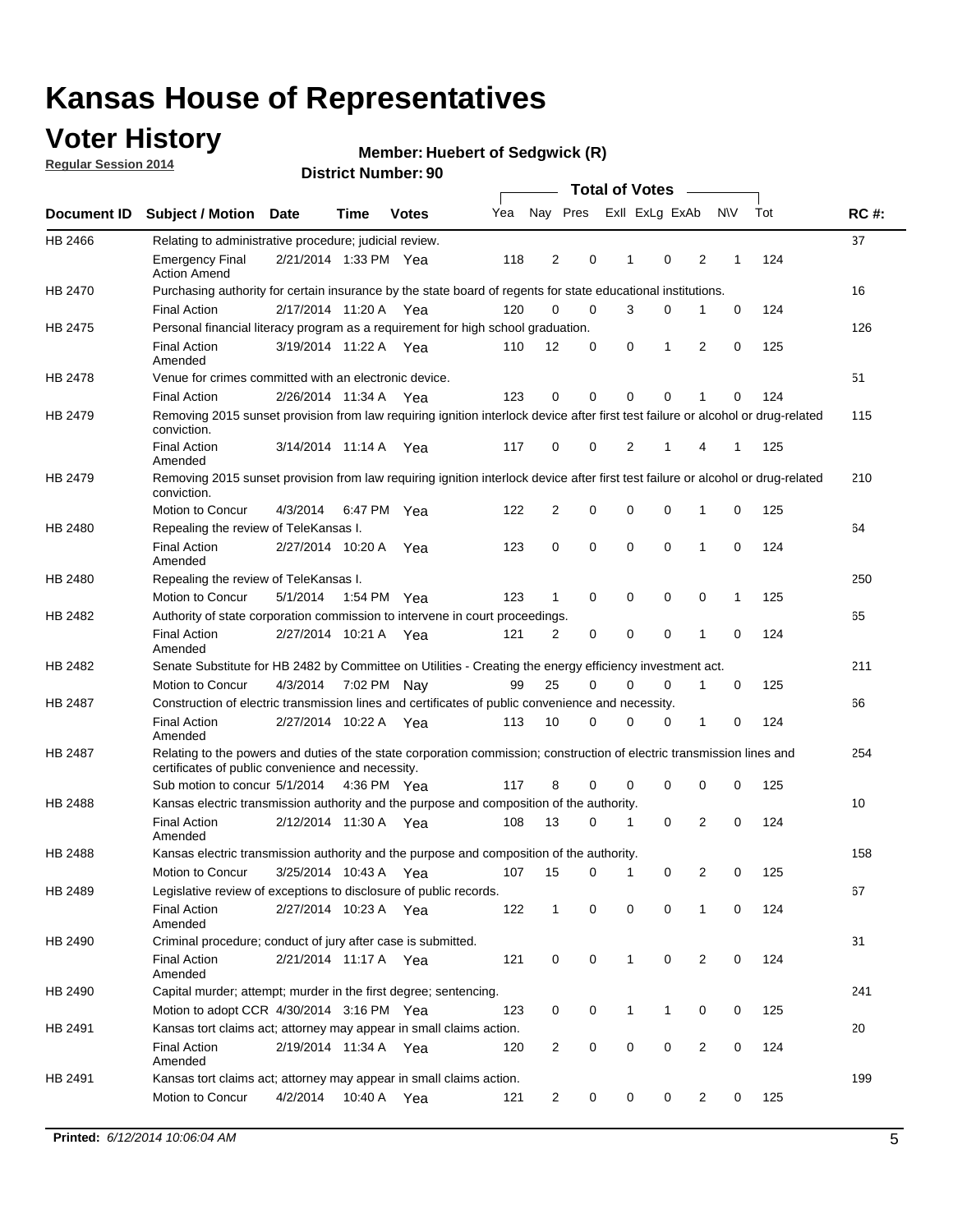## **Voter History**

**Regular Session 2014**

#### **Member: Huebert of Sedgwick (R)**

|                    |                                                                                                                                                                                                                                                        |                        |             |              |     |          |          | <b>Total of Votes</b> |              |                |              |     |              |
|--------------------|--------------------------------------------------------------------------------------------------------------------------------------------------------------------------------------------------------------------------------------------------------|------------------------|-------------|--------------|-----|----------|----------|-----------------------|--------------|----------------|--------------|-----|--------------|
| <b>Document ID</b> | <b>Subject / Motion Date</b>                                                                                                                                                                                                                           |                        | Time        | <b>Votes</b> | Yea | Nay Pres |          | Exll ExLg ExAb        |              |                | <b>NV</b>    | Tot | <b>RC#:</b>  |
| HB 2493            | Relating to surety regulation, appearance bonds and unlawful sexual relations.                                                                                                                                                                         |                        |             |              |     |          |          |                       |              |                |              |     | 23           |
|                    | <b>Final Action</b><br>Amended                                                                                                                                                                                                                         | 2/20/2014 11:14 A      |             | Yea          | 113 | 10       | 0        | 0                     | $\mathbf 0$  | 0              | $\mathbf 1$  | 124 |              |
| HB 2495            | Concerning sentencing dispositions, probation and postrelease supervision.                                                                                                                                                                             |                        |             |              |     |          |          |                       |              |                |              |     | 24           |
|                    | <b>Final Action</b><br>Amended                                                                                                                                                                                                                         | 2/20/2014 11:17 A Yea  |             |              | 122 | 1        | 0        | 0                     | $\mathbf 0$  | $\mathbf 0$    | -1           | 124 |              |
| HB 2501            | Human trafficking and related crimes; penalties for buying sexual relations; records and reporting by courts; staff secure facility 25<br>requirements.                                                                                                |                        |             |              |     |          |          |                       |              |                |              |     |              |
|                    | <b>Final Action</b><br>Amended                                                                                                                                                                                                                         | 2/20/2014 11:18 A Yea  |             |              | 123 | $\Omega$ | 0        | 0                     | $\Omega$     | $\mathbf 0$    | 1            | 124 |              |
| HB 2502            | Allowing victim notification on status change of person confined.                                                                                                                                                                                      |                        |             |              |     |          |          |                       |              |                |              |     | 26           |
|                    | <b>Final Action</b>                                                                                                                                                                                                                                    | 2/20/2014 11:20 A Yea  |             |              | 123 | $\Omega$ | 0        | $\mathbf{0}$          | $\Omega$     | $\Omega$       |              | 124 |              |
| HB 2503            | Substitute for HB 2503 by Committee on Federal and State Affairs -- Carrying of concealed handguns by law enforcement<br>officers.                                                                                                                     |                        |             |              |     |          |          |                       |              |                |              |     | 230          |
|                    | Final Action Sub Bill 4/5/2014                                                                                                                                                                                                                         |                        | 10:22 A     | Yea          | 119 |          | 0        | 0                     | 0            | 4              |              | 125 |              |
| HB 2504            | Repealing outdated provisions relating to the purchase of certain real estate by the department of corrections.                                                                                                                                        |                        |             |              |     |          |          |                       |              |                |              |     | 18           |
|                    | <b>Final Action</b>                                                                                                                                                                                                                                    | 2/19/2014 11:31 A Yea  |             |              | 122 | $\Omega$ | $\Omega$ | 0                     | $\mathbf{0}$ | $\overline{2}$ | 0            | 124 |              |
| HB 2506            | Repealing K.S.A. 72-60b03, the effective date of the midwestern higher education compact act.                                                                                                                                                          |                        |             |              |     |          |          |                       |              |                |              |     | 52           |
|                    | <b>Final Action</b>                                                                                                                                                                                                                                    | 2/26/2014 11:35 A Yea  |             |              | 122 |          | $\Omega$ | 0                     | 0            | 1              | 0            | 124 |              |
| HB 2506            | Senate Substitute for HB 2506 by Committee on Ways and Means - Education; appropriations for FY 2014 and FY 2015 for<br>various state agencies; amendments concerning postsecondary education; amendments to provisions relating to school<br>finance. |                        |             |              |     |          |          |                       |              |                |              |     | 238          |
|                    | Motion to Adopt CCR 4/6/2014                                                                                                                                                                                                                           |                        | 9:45 PM Yea |              | 63  | 57       | 0        | 0                     | 0            | 4              | -1           | 125 |              |
| HB 2509            | Emergency medical services amendments.                                                                                                                                                                                                                 |                        |             |              |     |          |          |                       |              |                |              |     | 101          |
|                    | Emergency Final<br><b>Action Amend</b>                                                                                                                                                                                                                 | 2/27/2014 4:24 PM Yea  |             |              | 123 | 0        | 0        | $\mathbf 0$           | 0            | 1              | 0            | 124 |              |
| HB 2510            | Pharmacists and pharmacies; pharmacy technicians; registration and grounds for denial of registration.                                                                                                                                                 |                        |             |              |     |          |          |                       |              |                |              |     | 84           |
|                    | <b>Emergency Final</b><br>Action                                                                                                                                                                                                                       | 2/27/2014 4:01 PM Nay  |             |              | 71  | 52       | 0        | 0                     | 0            | 1              | 0            | 124 |              |
| HB 2511            | Liability for property tax on personal property; sale or abandonment of personal property.                                                                                                                                                             |                        |             |              |     |          |          |                       |              |                |              |     | 27           |
|                    | <b>Final Action</b>                                                                                                                                                                                                                                    | 2/20/2014 11:21 A Yea  |             |              | 123 | $\Omega$ | $\Omega$ | 0                     | 0            | 1              | 0            | 124 |              |
| HB 2514            | Exemption for Federal Home Loan Bank in certain insolvency proceedings involving insurance companies.                                                                                                                                                  |                        |             |              |     |          |          |                       |              |                |              |     | $\mathbf{2}$ |
|                    | <b>Final Action</b>                                                                                                                                                                                                                                    | 2/10/2014 11:08 A ExAb |             |              | 118 | $\Omega$ | $\Omega$ | 3                     | 1            | 2              | $\mathbf 0$  | 124 |              |
| HB 2515            | Insurance; confidentiality of work papers from analysis of analysis of financial regulation or market regulation of insurance<br>company or affiliates.                                                                                                |                        |             |              |     |          |          |                       |              |                |              |     | 82           |
|                    | <b>Emergency Final</b><br>Action                                                                                                                                                                                                                       | 2/27/2014 3:58 PM Yea  |             |              | 123 | 0        | 0        | 0                     | 0            | 1              | 0            | 124 |              |
| HB 2515            | Updating statutory references and making corresponding changes due to Executive Reorganization Order No. 41.                                                                                                                                           |                        |             |              |     |          |          |                       |              |                |              |     | 269          |
|                    | Motion to Adopt CCR 5/2/2014 3:31 PM Yea                                                                                                                                                                                                               |                        |             |              | 118 | 4        | 0        | 0                     | $\mathbf{1}$ | $\mathbf{1}$   | $\mathbf{1}$ | 125 |              |
| HB 2516            | Amendments relating to health care provider liability insurance and to companies organized to provide such insurance.                                                                                                                                  |                        |             |              |     |          |          |                       |              |                |              |     | 3            |
|                    | <b>Final Action</b><br>Amended                                                                                                                                                                                                                         | 2/10/2014 11:10 A ExAb |             |              | 118 | 0        | 0        | 3                     | 1            | 2              | 0            | 124 |              |
| HB 2516            | Amendments relating to health care provider liability insurance and to companies organized to provide such insurance.                                                                                                                                  |                        |             |              |     |          |          |                       |              |                |              |     | 191          |
|                    | Motion to Concur                                                                                                                                                                                                                                       | 3/31/2014 11:40 A Yea  |             |              | 121 | 0        | 0        | 1                     | 0            | 2              | $\mathbf{1}$ | 125 |              |
| HB 2518            | Relating to ballot language statements.                                                                                                                                                                                                                |                        |             |              |     |          |          |                       |              |                |              |     | 40           |
|                    | Emergency Final<br><b>Action Amend</b>                                                                                                                                                                                                                 | 2/21/2014 1:37 PM Yea  |             |              | 116 | 4        | 0        | 1                     | 0            | 2              | 1            | 124 |              |
| HB 2525            | Kansas money transmitter act concerning change of controlling interest and notification.                                                                                                                                                               |                        |             |              |     |          |          |                       |              |                |              |     | 32           |
|                    | <b>Final Action</b>                                                                                                                                                                                                                                    | 2/21/2014 11:18 A Nay  |             |              | 105 | 16       | 0        | $\mathbf{1}$          | 0            | 2              | 0            | 124 |              |
| HB 2525            | Kansas money transmitter act concerning change of controlling interest and notification.                                                                                                                                                               |                        |             |              |     |          |          |                       |              |                |              |     | 252          |
|                    | Motion to Concur                                                                                                                                                                                                                                       | 5/1/2014               |             | 1:59 PM Yea  | 112 | 13       | 0        | 0                     | 0            | 0              | 0            | 125 |              |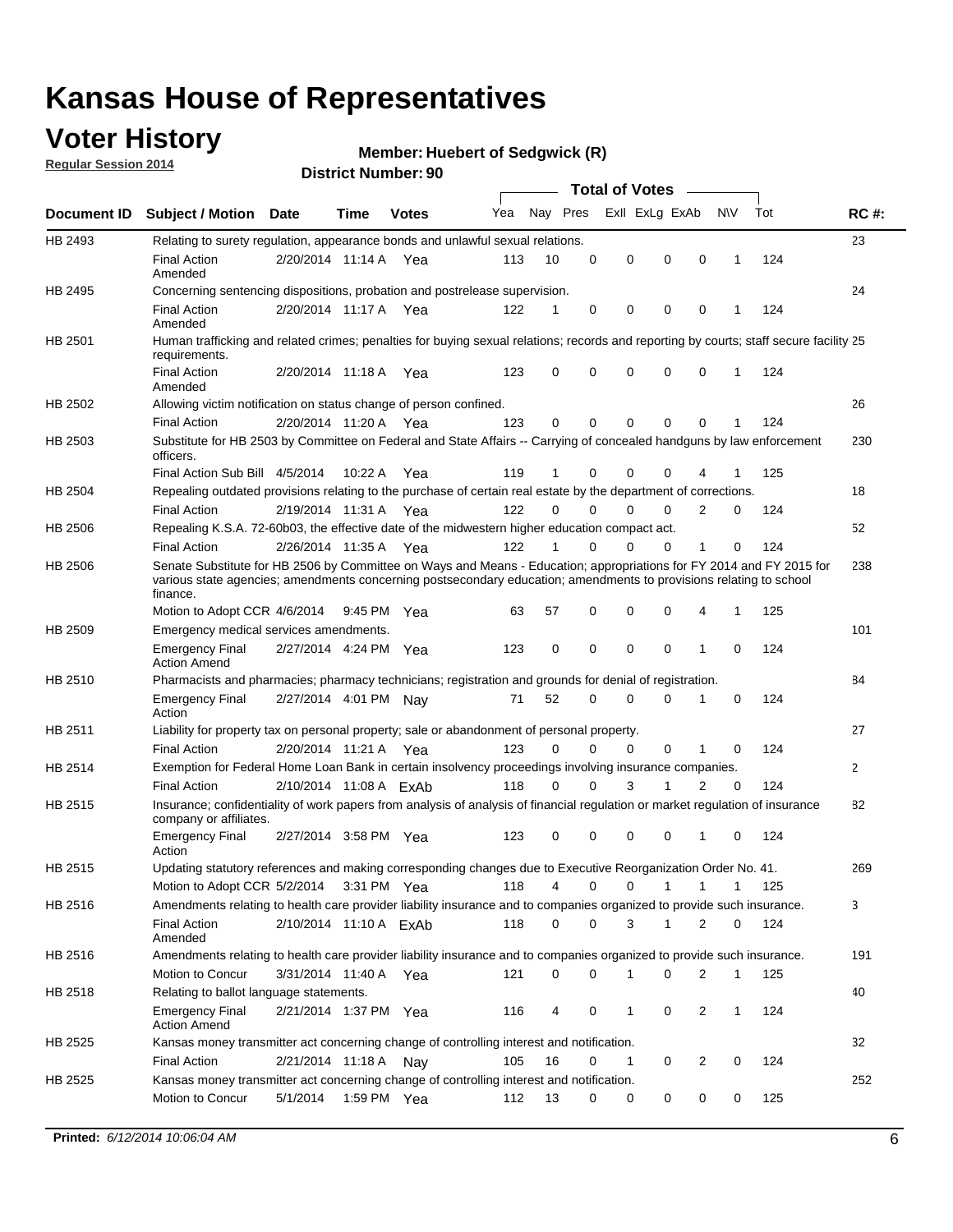#### **Voter History Regular Session 2014**

**Member: Huebert of Sedgwick (R)** 

|                |                                                                                                                                                                                                                                                                                                                                           |                       |             |              |     |          |   | <b>Total of Votes</b> |              |                |           |     |             |
|----------------|-------------------------------------------------------------------------------------------------------------------------------------------------------------------------------------------------------------------------------------------------------------------------------------------------------------------------------------------|-----------------------|-------------|--------------|-----|----------|---|-----------------------|--------------|----------------|-----------|-----|-------------|
|                | Document ID Subject / Motion Date                                                                                                                                                                                                                                                                                                         |                       | Time        | <b>Votes</b> | Yea | Nay Pres |   | Exll ExLg ExAb        |              |                | <b>NV</b> | Tot | <b>RC#:</b> |
| HB 2533        | Changing interest credit amounts, member distributions upon termination or death and retirement annuities under the KPERS 42<br>Act of 2015.                                                                                                                                                                                              |                       |             |              |     |          |   |                       |              |                |           |     |             |
|                | <b>Emergency Final</b><br><b>Action Amend</b>                                                                                                                                                                                                                                                                                             | 2/21/2014 1:40 PM Yea |             |              | 94  | 26       | 0 | 1                     | 0            | 2              | 1         | 124 |             |
| HB 2537        | Eliminating font size and type requirement for disclosure statements contained in insurance contracts and explanatory<br>materials printed in any language other than English.                                                                                                                                                            |                       |             |              |     |          |   |                       |              |                |           |     | 81          |
|                | <b>Emergency Final</b><br>Action                                                                                                                                                                                                                                                                                                          | 2/27/2014 3:56 PM Yea |             |              | 119 | 4        | 0 | 0                     | 0            | 1              | 0         | 124 |             |
| HB 2537        | Insurance; eliminating font and type requirements for certain non-English insurance documents; confidentiality of certain<br>documents; continuation of health insurance for spouse and children of certain emergency personnel and employees of the<br>department of corrections; purchase of certain insurance by the state fair board. |                       |             |              |     |          |   |                       |              |                |           |     | 249         |
|                | Motion to adopt CCR 4/30/2014 3:58 PM Yea                                                                                                                                                                                                                                                                                                 |                       |             |              | 122 | 0        | 0 | 1                     | 1            | 0              | 1         | 125 |             |
| HB 2538        | Giving landowner right of first refusal for antlers of deer illegally shot on landowner's property.                                                                                                                                                                                                                                       |                       |             |              |     |          |   |                       |              |                |           |     | 102         |
|                | <b>Emergency Final</b><br><b>Action Amend</b>                                                                                                                                                                                                                                                                                             | 2/27/2014 4:26 PM Yea |             |              | 106 | 17       | 0 | 0                     | 0            | 1              | 0         | 124 |             |
| HB 2541        | Substitute for HB2541 by Committee on Local Government—plastic bottles and containers; labeling; solid waste landfill<br>restrictions.                                                                                                                                                                                                    |                       |             |              |     |          |   |                       |              |                |           |     | 121         |
|                | Final Action Sub Bill 3/17/2014 11:21 A Yea                                                                                                                                                                                                                                                                                               |                       |             |              | 102 | 21       | 0 | $\mathbf 0$           | 0            | 2              | 0         | 125 |             |
| <b>HB 2542</b> | Property tax exemption for amateur-built aircraft.                                                                                                                                                                                                                                                                                        |                       |             |              |     |          |   |                       |              |                |           |     | 112         |
|                | <b>Final Action</b><br>Amended                                                                                                                                                                                                                                                                                                            | 3/13/2014 11:22 A Yea |             |              | 116 | 4        | 0 | 1                     | 1            | 2              | 1         | 125 |             |
| <b>HB 2544</b> | Authorizing postsecondary educational institutions to enter into the state authorization reciprocity agreement to provide<br>distance education.                                                                                                                                                                                          |                       |             |              |     |          |   |                       |              |                |           |     | 17          |
|                | <b>Final Action</b>                                                                                                                                                                                                                                                                                                                       | 2/17/2014 11:21 A     |             | Yea          | 120 | 0        | 0 | 3                     | 0            | 1              | 0         | 124 |             |
| HB 2545        | Extending sunset date on certain agriculture fees from July 1, 2015, to July 1, 2019.                                                                                                                                                                                                                                                     |                       |             |              |     |          |   |                       |              |                |           |     | 68          |
|                | <b>Final Action</b><br>Amended                                                                                                                                                                                                                                                                                                            | 2/27/2014 10:25 A     |             | Nav          | 99  | 24       | 0 | 0                     | 0            | 1              | 0         | 124 |             |
| HB 2547        | Changing the map copy requirement in mining permit application.                                                                                                                                                                                                                                                                           |                       |             |              |     |          |   |                       |              |                |           |     | 53          |
|                | <b>Final Action</b>                                                                                                                                                                                                                                                                                                                       | 2/26/2014 11:36 A Yea |             |              | 123 | 0        | 0 | 0                     | 0            | 1              | 0         | 124 |             |
| HB 2548        | Creating the water program management fund and transferring the air quality fee fund.                                                                                                                                                                                                                                                     |                       |             |              |     |          |   |                       |              |                |           |     | 46          |
|                | <b>Emergency Final</b><br>Action                                                                                                                                                                                                                                                                                                          | 2/21/2014 1:46 PM Yea |             |              | 119 | 1        | 0 | 1                     | 0            | $\overline{2}$ | 1         | 124 |             |
| HB 2549        | Allowing burial of hazardous waste on-site.                                                                                                                                                                                                                                                                                               |                       |             |              |     |          |   |                       |              |                |           |     | 54          |
|                | <b>Final Action</b>                                                                                                                                                                                                                                                                                                                       | 2/26/2014 11:38 A     |             | Yea          | 123 | 0        | 0 | 0                     | 0            | 1              | 0         | 124 |             |
| HB 2550        | Repeal of the atmospheric mercury deposition monitoring network.                                                                                                                                                                                                                                                                          |                       |             |              |     |          |   |                       |              |                |           |     | 33          |
|                | <b>Final Action</b>                                                                                                                                                                                                                                                                                                                       | 2/21/2014 11:20 A Yea |             |              | 92  | 29       | 0 | 1                     | 0            | 2              | 0         | 124 |             |
| HB 2551        | Repealing regulation of PCB disposal facilities.                                                                                                                                                                                                                                                                                          |                       |             |              |     |          |   |                       |              |                |           |     | 47          |
|                | <b>Emergency Final</b><br><b>Action Amend</b>                                                                                                                                                                                                                                                                                             | 2/21/2014 1:47 PM Yea |             |              | 100 | 20       | 0 | 1                     | 0            | 2              | 1         | 124 |             |
| HB 2551        | Repealing the regulation of PCB disposal facilities; making changes to the atmospheric mercury deposition monitoring network 271<br>and the disposal of plastic bottles, containers and solid waste.                                                                                                                                      |                       |             |              |     |          |   |                       |              |                |           |     |             |
|                | Motion to Adopt CCR 5/2/2014                                                                                                                                                                                                                                                                                                              |                       | 3:45 PM Yea |              | 105 | 17       | 0 | 0                     | $\mathbf{1}$ | 1              | 1         | 125 |             |
| HB 2552        | Managed care organizations, prompt payment.                                                                                                                                                                                                                                                                                               |                       |             |              |     |          |   |                       |              |                |           |     | 69          |
|                | <b>Final Action</b><br>Amended                                                                                                                                                                                                                                                                                                            | 2/27/2014 10:26 A Yea |             |              | 123 | 0        | 0 | 0                     | 0            | 1              | 0         | 124 |             |
| HB 2552        | Kansas medical assistance program; managed care organizations; consent for expansion of certain medicaid services.                                                                                                                                                                                                                        |                       |             |              |     |          |   |                       |              |                |           |     | 225         |
|                | Motion to Concur                                                                                                                                                                                                                                                                                                                          | 4/4/2014              |             | 6:13 PM Yea  | 68  | 54       | 0 | 0                     | 1            | 2              | 0         | 125 |             |
| HB 2553        | Health care compact.                                                                                                                                                                                                                                                                                                                      |                       |             |              |     |          |   |                       |              |                |           |     | 141         |
|                | <b>Final Action</b>                                                                                                                                                                                                                                                                                                                       | 3/24/2014 10:15 A Yea |             |              | 74  | 48       | 0 | 0                     | 0            | 3              | 0         | 125 |             |
| HB 2555        | Release of information in support of arrest warrants and search warrants.                                                                                                                                                                                                                                                                 |                       |             |              |     |          |   |                       |              |                |           |     | 86          |
|                | <b>Emergency Final</b><br><b>Action Amend</b>                                                                                                                                                                                                                                                                                             | 2/27/2014 4:04 PM Yea |             |              | 113 | 10       | 0 | 0                     | 0            | 1              | 0         | 124 |             |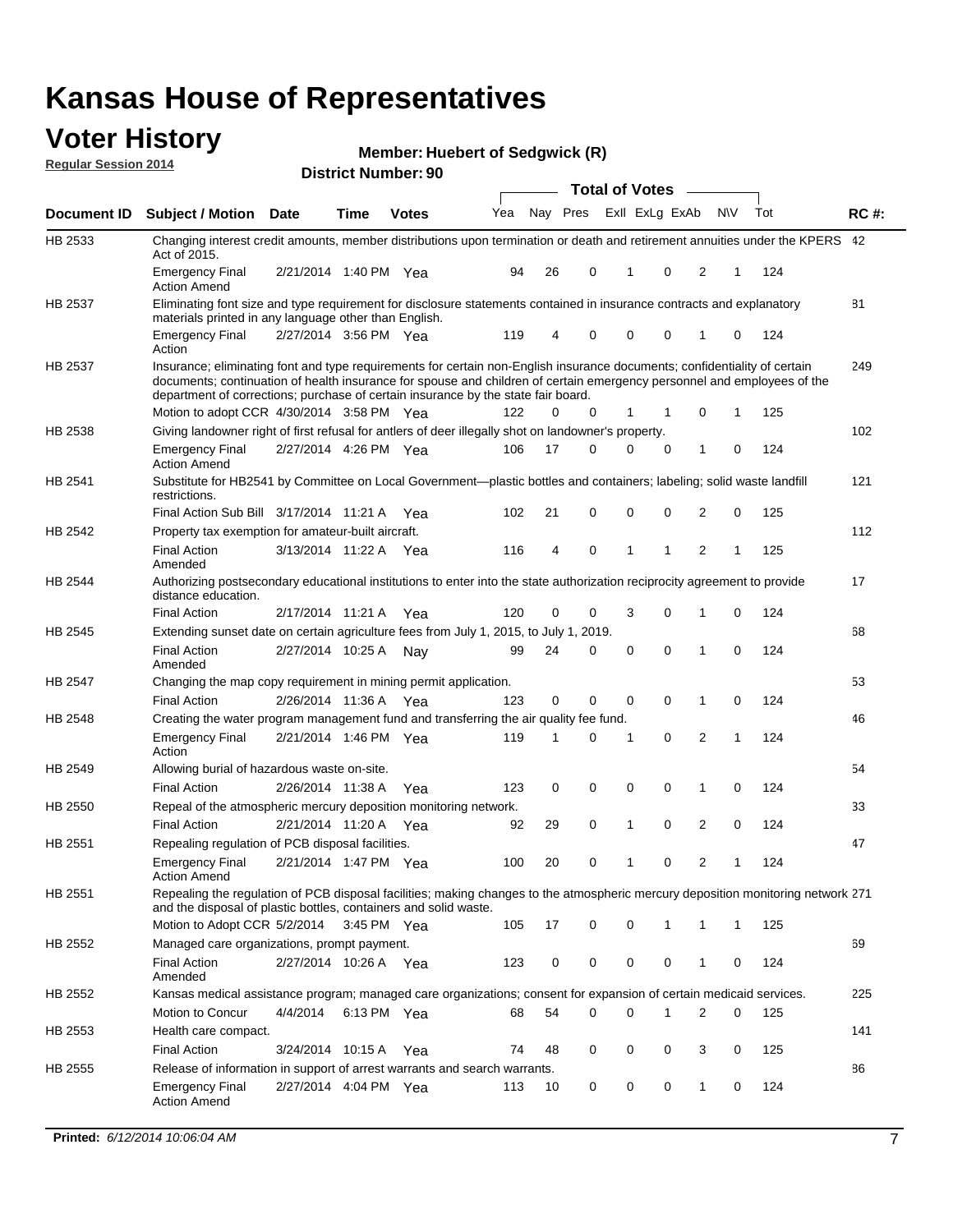## **Voter History**

**Regular Session 2014**

#### **Member: Huebert of Sedgwick (R)**

|                |                                                                                                                                                                                                                                                                                                                                                           |                       |         |              |     |          |   | <b>Total of Votes</b> |             |              |             |     |             |
|----------------|-----------------------------------------------------------------------------------------------------------------------------------------------------------------------------------------------------------------------------------------------------------------------------------------------------------------------------------------------------------|-----------------------|---------|--------------|-----|----------|---|-----------------------|-------------|--------------|-------------|-----|-------------|
|                | Document ID Subject / Motion Date                                                                                                                                                                                                                                                                                                                         |                       | Time    | <b>Votes</b> | Yea | Nay Pres |   | Exll ExLg ExAb        |             |              | N\V         | Tot | <b>RC#:</b> |
| <b>HB 2557</b> | Changing penalties for certain taxpayers who file incorrect returns under Kansas income tax act.                                                                                                                                                                                                                                                          |                       |         |              |     |          |   |                       |             |              |             |     | 21          |
|                | <b>Final Action</b><br>Amended                                                                                                                                                                                                                                                                                                                            | 2/19/2014 11:35 A     |         | Yea          | 122 | 0        | 0 | 0                     | 0           | 2            | $\mathbf 0$ | 124 |             |
| HB 2561        | Licensure of pharmacists and registration of pharmacy interns by board of pharmacy.                                                                                                                                                                                                                                                                       |                       |         |              |     |          |   |                       |             |              |             |     | 55          |
|                | <b>Final Action</b>                                                                                                                                                                                                                                                                                                                                       | 2/26/2014 11:39 A     |         | Nav          | 105 | 18       | 0 | 0                     | 0           | 1            | 0           | 124 |             |
| HB 2564        | Requiring 60-day wait before re-employment for retirement benefit eligibility.                                                                                                                                                                                                                                                                            |                       |         |              |     |          |   |                       |             |              |             |     | 43          |
|                | <b>Emergency Final</b><br>Action                                                                                                                                                                                                                                                                                                                          | 2/21/2014 1:41 PM Yea |         |              | 120 | 0        | 0 | 1                     | 0           | 2            | 1           | 124 |             |
| HB 2566        | Requiring court fee for forensic audio and video examination services.                                                                                                                                                                                                                                                                                    |                       |         |              |     |          |   |                       |             |              |             |     | 93          |
|                | <b>Emergency Final</b><br>Action                                                                                                                                                                                                                                                                                                                          | 2/27/2014 4:12 PM Yea |         |              | 123 | 0        | 0 | 0                     | $\mathbf 0$ | $\mathbf{1}$ | 0           | 124 |             |
| HB 2568        | Domestic relations; Kansas family law code; child support guidelines.                                                                                                                                                                                                                                                                                     |                       |         |              |     |          |   |                       |             |              |             |     | 70          |
|                | <b>Final Action</b><br>Amended                                                                                                                                                                                                                                                                                                                            | 2/27/2014 10:27 A     |         | Yea          | 123 | 0        | 0 | 0                     | $\mathbf 0$ | 1            | 0           | 124 |             |
| HB 2568        | Domestic relations; Kansas family law code; child support guidelines.                                                                                                                                                                                                                                                                                     |                       |         |              |     |          |   |                       |             |              |             |     | 268         |
|                | Motion to adopt CCR 5/2/2014                                                                                                                                                                                                                                                                                                                              |                       |         | 3:28 PM Yea  | 123 | 0        | 0 | 0                     | 1           | 1            | $\mathbf 0$ | 125 |             |
| HB 2576        | Employment security law; creation of "new employer rate."                                                                                                                                                                                                                                                                                                 |                       |         |              |     |          |   |                       |             |              |             |     | 71          |
|                | <b>Final Action</b><br>Amended                                                                                                                                                                                                                                                                                                                            | 2/27/2014 10:28 A Yea |         |              | 123 | 0        | 0 | 0                     | 0           | 1            | 0           | 124 |             |
| HB 2576        | Employment security law; creation of "new employer rate."                                                                                                                                                                                                                                                                                                 |                       |         |              |     |          |   |                       |             |              |             |     | 159         |
|                | Motion to Concur                                                                                                                                                                                                                                                                                                                                          | 3/25/2014 10:47 A     |         | Yea          | 122 | 0        | 0 | 1                     | 0           | 2            | 0           | 125 |             |
| HB 2577        | Allowing parents to remain anonymous when surrendering an infant under the newborn protection act.                                                                                                                                                                                                                                                        |                       |         |              |     |          |   |                       |             |              |             |     | 56          |
|                | <b>Final Action</b><br>Amended                                                                                                                                                                                                                                                                                                                            | 2/26/2014 11:41 A Yea |         |              | 123 | $\Omega$ | 0 | 0                     | $\Omega$    | 1            | 0           | 124 |             |
| HB 2577        | Allowing parents to remain anonymous when surrendering an infant under the newborn protection act.                                                                                                                                                                                                                                                        |                       |         |              |     |          |   |                       |             |              |             |     | 220         |
|                | Motion to Concur                                                                                                                                                                                                                                                                                                                                          | 4/4/2014              | 11:45 A | Yea          | 121 | $\Omega$ | 0 | 1                     | 1           | 1            | 1           | 125 |             |
| HB 2578        | Certification by chief law enforcement officer for transfer of a firearm when required by federal law.                                                                                                                                                                                                                                                    |                       |         |              |     |          |   |                       |             |              |             |     | 122         |
|                | <b>Final Action</b><br>Amended                                                                                                                                                                                                                                                                                                                            | 3/17/2014 11:22 A     |         | Yea          | 123 | $\Omega$ | 0 | 0                     | 0           | 2            | 0           | 125 |             |
| HB 2578        | Regulating the possession of weapons.                                                                                                                                                                                                                                                                                                                     |                       |         |              |     |          |   |                       |             |              |             |     | 235         |
|                | Motion to Adopt CCR 4/5/2014 4:40 PM Yea                                                                                                                                                                                                                                                                                                                  |                       |         |              | 102 | 19       | 0 | 0                     | 0           | 4            | 0           | 125 |             |
| HB 2580        | Specifying the duties of the state fire marshal relating to regional emergency response teams for hazardous materials and<br>search and rescue incidents.                                                                                                                                                                                                 |                       |         |              |     |          |   |                       |             |              |             |     | 72          |
|                | <b>Final Action</b><br>Amended                                                                                                                                                                                                                                                                                                                            | 2/27/2014 10:29 A     |         | Yea          | 113 | 10       | 0 | 0                     | $\mathbf 0$ | 1            | 0           | 124 |             |
| HB 2580        | Kansas Real Estate Appraisal Board; licensee fingerprinting and criminal background checks.                                                                                                                                                                                                                                                               |                       |         |              |     |          |   |                       |             |              |             |     | 272         |
|                | Motion to adopt CCR 5/2/2014                                                                                                                                                                                                                                                                                                                              |                       |         | 3:49 PM Yea  | 115 | 7        | 0 | 0                     | 1           | 1            | 1           | 125 |             |
| HB 2582        | Creating an exemption from food establishment licensing for churches.                                                                                                                                                                                                                                                                                     |                       |         |              |     |          |   |                       |             |              |             |     | 57          |
|                | <b>Final Action</b>                                                                                                                                                                                                                                                                                                                                       | 2/26/2014 11:42 A Yea |         |              | 123 | 0        | 0 | 0                     | 0           |              | 0           | 124 |             |
| HB 2588        | Child in need of care; juvenile offenders; permanent custodians.                                                                                                                                                                                                                                                                                          |                       |         |              |     |          |   |                       |             |              |             |     | 94          |
|                | <b>Emergency Final</b><br><b>Action Amend</b>                                                                                                                                                                                                                                                                                                             | 2/27/2014 4:14 PM Yea |         |              | 123 | 0        | 0 | 0                     | 0           | 1            | 0           | 124 |             |
| HB 2588        | Senate Substitute for HB 2588 by Committee on Judiciary - Concerning children and minors; relating to children in need of<br>care; placement in juvenile detention facilities; permanent custodians; relating to juvenile offenders; alternative adjudication;<br>youth residential centers and services; risk assessment; sentencing; good time credits. |                       |         |              |     |          |   |                       |             |              |             |     | 244         |
|                | Motion to adopt CCR 4/30/2014 3:36 PM Yea                                                                                                                                                                                                                                                                                                                 |                       |         |              | 123 | 0        | 0 | 1                     | 1           | 0            | 0           | 125 |             |
| HB 2591        | Requiring certain audit reports to be filed electronically and to be filed only with the department of administration.                                                                                                                                                                                                                                    |                       |         |              |     |          |   |                       |             |              |             |     | 58          |
|                | <b>Final Action</b>                                                                                                                                                                                                                                                                                                                                       | 2/26/2014 11:43 A Yea |         |              | 123 | 0        | 0 | 0                     | 0           | 1            | 0           | 124 |             |
| HB 2595        | State fossils; the tylosaurus and the pteranodon.                                                                                                                                                                                                                                                                                                         |                       |         |              |     |          |   |                       |             |              |             |     | 73          |
|                | <b>Final Action</b><br>Amended                                                                                                                                                                                                                                                                                                                            | 2/27/2014 10:31 A Yea |         |              | 96  | 27       | 0 | 0                     | 0           | 1            | 0           | 124 |             |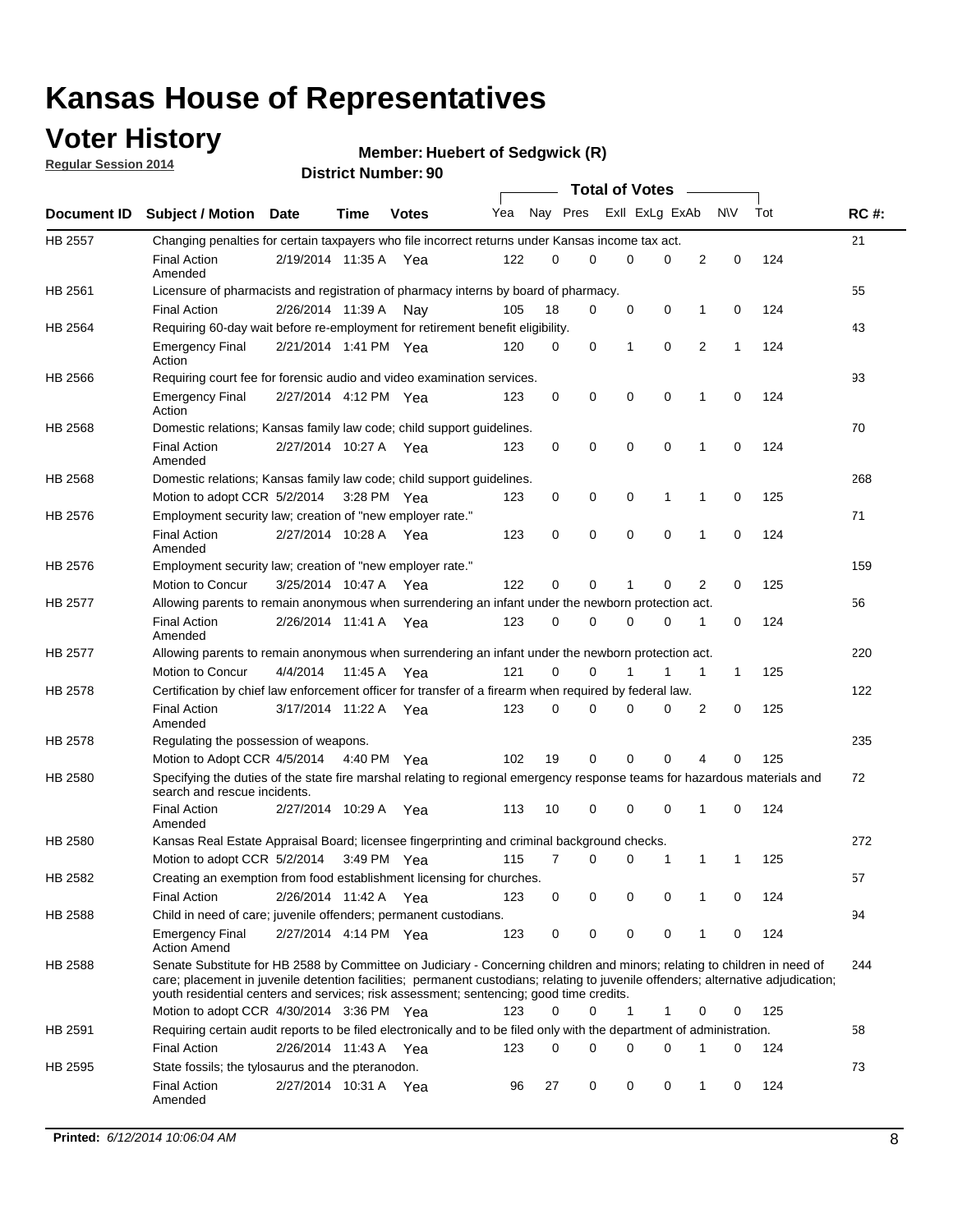## **Voter History**

**Regular Session 2014**

**Member: Huebert of Sedgwick (R)** 

|                    |                                                                                                                                                                                                                                       |                       |             | <b>DISTRICT NUMBER: 90</b> |     |    |             |             | <b>Total of Votes</b>      | $\sim$       |           |     |             |
|--------------------|---------------------------------------------------------------------------------------------------------------------------------------------------------------------------------------------------------------------------------------|-----------------------|-------------|----------------------------|-----|----|-------------|-------------|----------------------------|--------------|-----------|-----|-------------|
| Document <b>ID</b> | <b>Subject / Motion Date</b>                                                                                                                                                                                                          |                       | Time        | <b>Votes</b>               | Yea |    |             |             | Nay Pres ExII ExLg ExAb    |              | <b>NV</b> | Tot | <b>RC#:</b> |
| HB 2596            | Computation of retirement benefits when a state officer or employee is placed on furlough or has reduction in compensation.                                                                                                           |                       |             |                            |     |    |             |             |                            |              |           |     | 74          |
|                    | <b>Final Action</b>                                                                                                                                                                                                                   | 2/27/2014 10:33 A     |             | Yea                        | 123 | 0  | $\Omega$    |             | 0<br>0                     |              | 0         | 124 |             |
| HB 2596            | Computation of retirement benefits when a state officer or employee is placed on furlough or has reduction in<br>compensation.                                                                                                        |                       |             |                            |     |    |             |             |                            |              |           |     | 246         |
|                    | Motion to adopt CCR 4/30/2014 3:45 PM Yea                                                                                                                                                                                             |                       |             |                            | 123 | 0  | $\mathbf 0$ |             | 1<br>1                     | 0            | 0         | 125 |             |
| HB 2597            | Municipal recycling services                                                                                                                                                                                                          |                       |             |                            |     |    |             |             |                            |              |           |     | 97          |
|                    | <b>Emergency Final</b><br><b>Action Amend</b>                                                                                                                                                                                         | 2/27/2014 4:20 PM Yea |             |                            | 105 | 18 | $\mathbf 0$ |             | $\mathbf 0$<br>$\mathbf 0$ | 1            | 0         | 124 |             |
| HB 2599            | Authorizing the secretary of state to grant an easement to the unified government of Wyandotte county.                                                                                                                                |                       |             |                            |     |    |             |             |                            |              |           |     | 22          |
|                    | <b>Final Action</b>                                                                                                                                                                                                                   | 2/19/2014 11:37 A     |             | Yea                        | 120 | 2  | 0           |             | 0<br>$\Omega$              | 2            | 0         | 124 |             |
| HB 2599            | Authorizing the secretary of state to grant an easement to the unified government of Wyandotte county.                                                                                                                                |                       |             |                            |     |    |             |             |                            |              |           |     | 118         |
|                    | Motion to Concur                                                                                                                                                                                                                      | 3/14/2014 11:25 A     |             | Yea                        | 118 | 0  | 0           |             | 2<br>1                     | 4            | 0         | 125 |             |
| HB 2602            | Increasing the percentage of unclassified employees allowed to be employed by KPERS from 25% to 50%.                                                                                                                                  |                       |             |                            |     |    |             |             |                            |              |           |     | 44          |
|                    | <b>Emergency Final</b><br>Action                                                                                                                                                                                                      | 2/21/2014 1:43 PM Yea |             |                            | 107 | 13 | 0           | 1           | 0                          | 2            | 1         | 124 |             |
| HB 2602            | Increasing the percentage of unclassified employees allowed to be employed by KPERS from 25% to 50%.                                                                                                                                  |                       |             |                            |     |    |             |             |                            |              |           |     | 195         |
|                    | Motion to Concur                                                                                                                                                                                                                      | 4/1/2014              |             | 10:57 A Yea                | 108 | 15 | 0           | 1           | 0                          |              | 0         | 125 |             |
| HB 2609            | Practice of pharmacy; filling and refilling of prescriptions.                                                                                                                                                                         |                       |             |                            |     |    |             |             |                            |              |           |     | 105         |
|                    | <b>Emergency Final</b><br><b>Action Amend</b>                                                                                                                                                                                         | 2/27/2014 4:29 PM Yea |             |                            | 123 | 0  | $\mathbf 0$ |             | $\mathbf 0$<br>$\Omega$    | 1            | 0         | 124 |             |
| HB 2611            | Conduct of dental offices.                                                                                                                                                                                                            |                       |             |                            |     |    |             |             |                            |              |           |     | 83          |
|                    | <b>Emergency Final</b><br>Action                                                                                                                                                                                                      | 2/27/2014 3:59 PM Yea |             |                            | 123 | 0  | $\mathbf 0$ |             | $\mathbf 0$<br>$\mathbf 0$ | 1            | 0         | 124 |             |
| HB 2612            | Relating to district judge and district magistrate judge vacancies.                                                                                                                                                                   |                       |             |                            |     |    |             |             |                            |              |           |     | 75          |
|                    | <b>Final Action</b><br>Amended                                                                                                                                                                                                        | 2/27/2014 10:34 A     |             | Yea                        | 106 | 17 | 0           | $\mathbf 0$ | 0                          | 1            | 0         | 124 |             |
| HB 2613            | Relating to the issuance of stillbirth and unborn child's death certificates.                                                                                                                                                         |                       |             |                            |     |    |             |             |                            |              |           |     | 103         |
|                    | <b>Emergency Final</b><br><b>Action Amend</b>                                                                                                                                                                                         | 2/27/2014 4:27 PM Yea |             |                            | 122 | 1  | 0           |             | 0<br>0                     | 1            | 0         | 124 |             |
| HB 2615            | Substitute for HB 2615 by Committee on Commerce, Labor and Economic Development - Workers compensation assigned<br>risk pool.                                                                                                         |                       |             |                            |     |    |             |             |                            |              |           |     | 185         |
|                    | EFA Sub Bill<br>Amended                                                                                                                                                                                                               | 3/26/2014 3:42 PM Yea |             |                            | 98  | 25 | 0           | 1           | $\Omega$                   | 1            | 0         | 125 |             |
| HB 2616            | Secretary of labor; explore agreement to allow state of Kansas to enforce OSHA standards.                                                                                                                                             |                       |             |                            |     |    |             |             |                            |              |           |     | 92          |
|                    | <b>Emergency Final</b><br>Action                                                                                                                                                                                                      | 2/27/2014 4:11 PM Yea |             |                            | 93  | 30 | 0           |             | 0<br>0                     | 1            | 0         | 124 |             |
| HB 2616            | Senate Substitute for HB 2616 by Committee on Commerce - Secretary of labor directed to study state enforcement of OSHA 261<br>standards.                                                                                             |                       |             |                            |     |    |             |             |                            |              |           |     |             |
|                    | Motion to Concur                                                                                                                                                                                                                      | 5/2/2014              | 11:47 A Yea |                            | 94  | 30 | 0           |             | 0<br>1                     | 0            | 0         | 125 |             |
| HB 2633            | Substitute for HB 2633 by Committee on Corrections and Juvenile Justice - Juvenile offenders; youth residential centers and<br>services; risk assessment; raising the age for prosecution as an adult; sentencing; good time credits. |                       |             |                            |     |    |             |             |                            |              |           |     | 106         |
|                    | EFA Sub Bill<br>Amended                                                                                                                                                                                                               | 2/27/2014 4:31 PM Yea |             |                            | 122 | 1  | $\Omega$    |             | 0<br>0                     | $\mathbf{1}$ | 0         | 124 |             |
| HB 2636            | Secretary of health and environment and air quality standards.                                                                                                                                                                        |                       |             |                            |     |    |             |             |                            |              |           |     | 45          |
|                    | <b>Emergency Final</b><br><b>Action Amend</b>                                                                                                                                                                                         | 2/21/2014 1:44 PM Yea |             |                            | 89  | 31 | 0           | 1           | 0                          | 2            | 1         | 124 |             |
| HB 2636            | Secretary of health and environment and air quality standards.                                                                                                                                                                        |                       |             |                            |     |    |             |             |                            |              |           |     | 212         |
|                    | Sub motion to concur 4/3/2014                                                                                                                                                                                                         |                       | 7:20 PM Yea |                            | 121 | 3  | 0           |             | 0<br>0                     |              | 0         | 125 |             |
| HB 2642            | Income tax deduction for net gain on the sale of certain horses, cattle or livestock; income tax credit for expenditures to make 131<br>dwelling or facility accessible for persons with a disability.                                |                       |             |                            |     |    |             |             |                            |              |           |     |             |
|                    | <b>Final Action</b><br>Amended                                                                                                                                                                                                        | 3/20/2014 11:17 A Yea |             |                            | 123 | 0  | 0           |             | 0<br>$\mathbf{1}$          | 1            | 0         | 125 |             |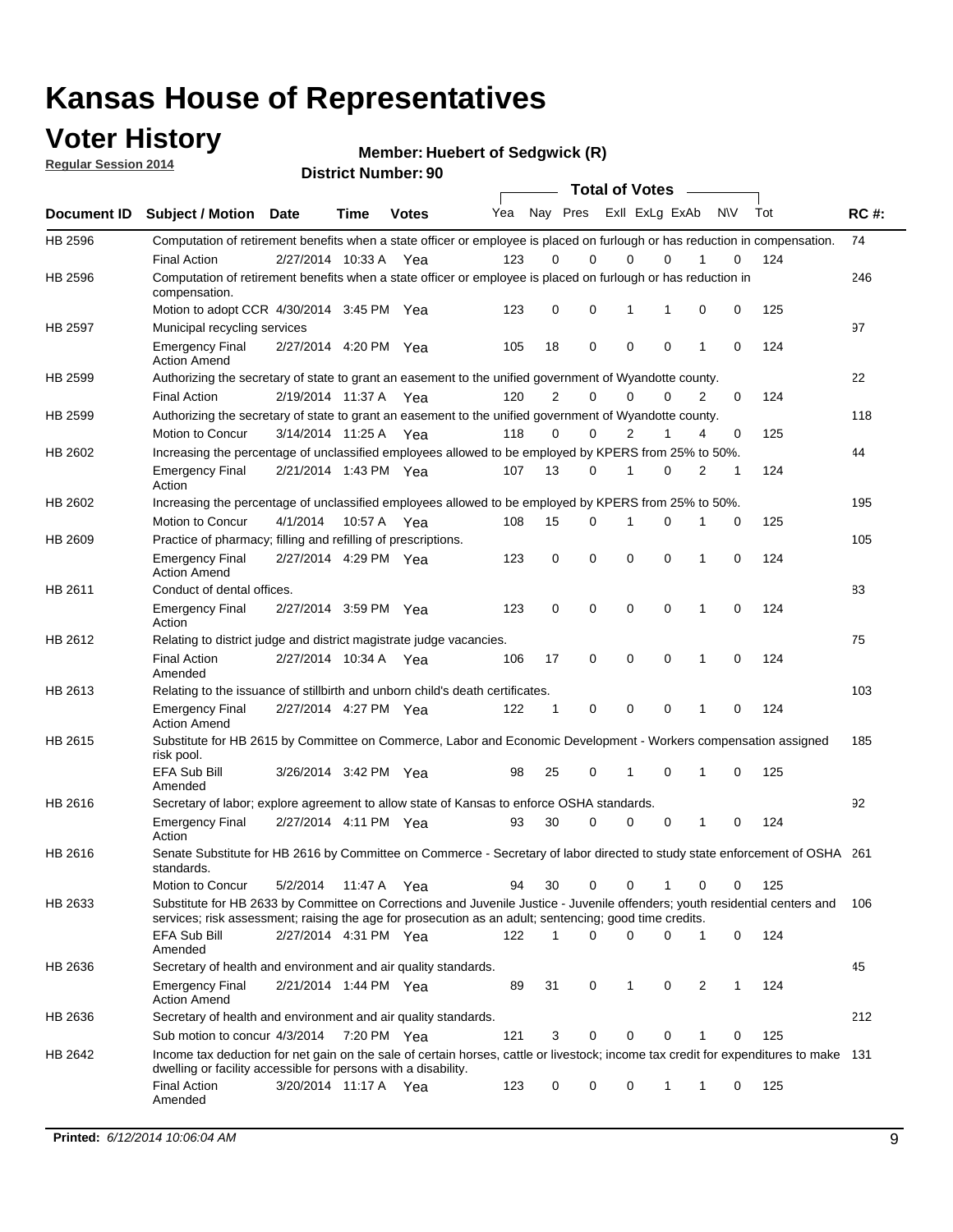### **Voter History Regular Session 2014**

| noguidi ocoololi 4017 |                                                                                                                                                                                                                                                                                                                                                                                                                               | <b>District Number: 90</b> |             |              |     |          |             |  |                       |                |   |            |     |             |
|-----------------------|-------------------------------------------------------------------------------------------------------------------------------------------------------------------------------------------------------------------------------------------------------------------------------------------------------------------------------------------------------------------------------------------------------------------------------|----------------------------|-------------|--------------|-----|----------|-------------|--|-----------------------|----------------|---|------------|-----|-------------|
|                       |                                                                                                                                                                                                                                                                                                                                                                                                                               |                            |             |              |     |          |             |  | <b>Total of Votes</b> |                |   |            |     |             |
| Document ID           | <b>Subject / Motion Date</b>                                                                                                                                                                                                                                                                                                                                                                                                  |                            | Time        | <b>Votes</b> | Yea |          | Nay Pres    |  |                       | Exll ExLg ExAb |   | <b>NIV</b> | Tot | <b>RC#:</b> |
| HB 2643               | Property tax; classification of commercial and industrial machinery and equipment as personal property; reclassification of<br>property upon termination of IRB tax exemption; use of independent appraisers to appraiser certain                                                                                                                                                                                             |                            |             |              |     |          |             |  |                       |                |   |            |     | 164         |
|                       | <b>Final Action</b><br>Amended                                                                                                                                                                                                                                                                                                                                                                                                | 3/26/2014 10:56 A Yea      |             |              | 123 | 0        | 0           |  | 1                     | 0              | 1 | 0          | 125 |             |
| HB 2643               | Property tax; classification of commercial and industrial machinery and equipment as personal property; reclassification of<br>property upon termination of IRB tax exemption; use of independent appraisers to appraiser certain complex property; motor<br>vehicles, members of military; mortgage registration tax phase out and replacement with fees; county clerk technology fund;<br>county treasurer technology fund. |                            |             |              |     |          |             |  |                       |                |   |            |     | 274         |
|                       | Motion to Concur                                                                                                                                                                                                                                                                                                                                                                                                              | 5/2/2014                   |             | 5:12 PM Nay  | 16  | 108      | 0           |  | 0                     | 0              |   | 0          | 125 |             |
| HB 2643               | Property tax; classification of commercial and industrial machinery and equipment as personal property; reclassification of<br>property upon termination of IRB tax exemption; use of independent appraisers to appraiser certain complex property; motor<br>vehicles, members of military; mortgage registration tax phase out and replacement with fees; county clerk technology fund;<br>county treasurer technology fund. |                            |             |              |     |          |             |  |                       |                |   |            |     | 286         |
|                       | Motion to adopt CCR 5/3/2014                                                                                                                                                                                                                                                                                                                                                                                                  |                            |             | 1:53 AM N\V  | 70  | 53       | 0           |  | 0                     | 0              | 1 | 1          | 125 |             |
| HB 2648               | Property tax exemption for levees.                                                                                                                                                                                                                                                                                                                                                                                            |                            |             |              |     |          |             |  |                       |                |   |            |     | 100         |
|                       | <b>Emergency Final</b><br><b>Action Amend</b>                                                                                                                                                                                                                                                                                                                                                                                 | 2/27/2014 4:23 PM Yea      |             |              | 100 | 23       | 0           |  | 0                     | 0              | 1 | 0          | 124 |             |
| HB 2651               | County law library.                                                                                                                                                                                                                                                                                                                                                                                                           |                            |             |              |     |          |             |  |                       |                |   |            |     | 76          |
|                       | <b>Final Action</b><br>Amended                                                                                                                                                                                                                                                                                                                                                                                                | 2/27/2014 10:38 A          |             | Nav          | 82  | 41       | $\mathbf 0$ |  | $\mathbf 0$           | $\Omega$       | 1 | $\Omega$   | 124 |             |
| HB 2655               | Allowing veterans with PTSD to seek mental health treatment upon certain convictions.                                                                                                                                                                                                                                                                                                                                         |                            |             |              |     |          |             |  |                       |                |   |            |     | 77          |
|                       | <b>Final Action</b><br>Amended                                                                                                                                                                                                                                                                                                                                                                                                | 2/27/2014 10:40 A          |             | Yea          | 123 | 0        | 0           |  | 0                     | 0              | 1 | 0          | 124 |             |
| HB 2655               | Senate Substitute for HB 2655 by Committee on Judiciary - Allowing veterans with PTSD to seek mental health treatment<br>upon certain convictions; also amending the crimes of interference with law enforcement and giving a false alarm.                                                                                                                                                                                    |                            |             |              |     |          |             |  |                       |                |   |            |     | 224         |
|                       | Motion to Concur                                                                                                                                                                                                                                                                                                                                                                                                              | 4/4/2014                   |             | 5:42 PM Yea  | 122 | $\Omega$ | $\Omega$    |  | 0                     | 1              | 2 | $\Omega$   | 125 |             |
| HB 2656               | Authorizing the state of Kansas to pay the death gratuity benefit to the designated survivor of a Kansas service member during 48<br>a federal government shutdown and providing for reimbursement to the state                                                                                                                                                                                                               |                            |             |              |     |          |             |  |                       |                |   |            |     |             |
|                       | <b>Final Action</b>                                                                                                                                                                                                                                                                                                                                                                                                           | 2/26/2014 11:27 A Yea      |             |              | 123 | 0        | 0           |  | 0                     |                |   | 0          | 124 |             |
| HB 2661               | Substitute for HB 2661 by Committee on Energy and Environment - Siting of electric transmission lines; notice and hearing<br>requirements.                                                                                                                                                                                                                                                                                    |                            |             |              |     |          |             |  |                       |                |   |            |     | 181         |
|                       | <b>EFA Sub Bill</b>                                                                                                                                                                                                                                                                                                                                                                                                           | 3/26/2014 3:37 PM Yea      |             |              | 119 | 4        | 0           |  | 1                     | 0              | 1 | 0          | 125 |             |
| HB 2662               | Expungment of driving under the influence convictions.                                                                                                                                                                                                                                                                                                                                                                        |                            |             |              |     |          |             |  |                       |                |   |            |     | 116         |
|                       | <b>Final Action</b><br>Amended                                                                                                                                                                                                                                                                                                                                                                                                | 3/14/2014 11:22 A          |             | Nav          | 87  | 31       | 0           |  | 2                     | 1              | 4 | 0          | 125 |             |
| HB 2668               | Health insurance for qualified professional associations.                                                                                                                                                                                                                                                                                                                                                                     |                            |             |              |     |          |             |  |                       |                |   |            |     | 34          |
|                       | <b>Final Action</b><br>Amended                                                                                                                                                                                                                                                                                                                                                                                                | 2/21/2014 11:21 A Yea      |             |              | 114 | 7        | 0           |  | 1                     | 0              | 2 | 0          | 124 |             |
| <b>HB 2668</b>        | Predetermination of health insurance benefits                                                                                                                                                                                                                                                                                                                                                                                 |                            |             |              |     |          |             |  |                       |                |   |            |     | 262         |
|                       | Motion to Concur                                                                                                                                                                                                                                                                                                                                                                                                              | 5/2/2014                   | 12:05 P Yea |              | 97  | 27       | 0           |  | 0                     |                | 0 | 0          | 125 |             |
| HB 2669               | State civil service board; transferred from the department of administration to the office of administrative hearings.                                                                                                                                                                                                                                                                                                        |                            |             |              |     |          |             |  |                       |                |   |            |     | 87          |
|                       | <b>Emergency Final</b><br>Action                                                                                                                                                                                                                                                                                                                                                                                              | 2/27/2014 4:05 PM Yea      |             |              | 110 | 13       | 0           |  | 0                     | 0              | 1 | 0          | 124 |             |
| HB 2673               | Kansas healing arts act; physician assistant licensure act.                                                                                                                                                                                                                                                                                                                                                                   |                            |             |              |     |          |             |  |                       |                |   |            |     | 91          |
|                       | <b>Emergency Final</b><br><b>Action Amend</b>                                                                                                                                                                                                                                                                                                                                                                                 | 2/27/2014 4:10 PM Yea      |             |              | 105 | 18       | 0           |  | 0                     | 0              | 1 | 0          | 124 |             |
| HB 2673               | Board of healing arts functions and duties, physician assistants licensure act and podiatry act.                                                                                                                                                                                                                                                                                                                              |                            |             |              |     |          |             |  |                       |                |   |            |     | 270         |
|                       | Motion to adopt CCR 5/2/2014                                                                                                                                                                                                                                                                                                                                                                                                  |                            |             | 3:39 PM Yea  | 111 | 11       | 0           |  | 0                     | 1              | 1 | 1          | 125 |             |
| HB 2675               | Relating to procurement negotiating committees; certified businesses.                                                                                                                                                                                                                                                                                                                                                         |                            |             |              |     |          |             |  |                       |                |   |            |     | 165         |
|                       | <b>Final Action</b><br>Amended                                                                                                                                                                                                                                                                                                                                                                                                | 3/26/2014 10:57 A Yea      |             |              | 123 | 0        | 0           |  | 1                     | 0              | 1 | 0          | 125 |             |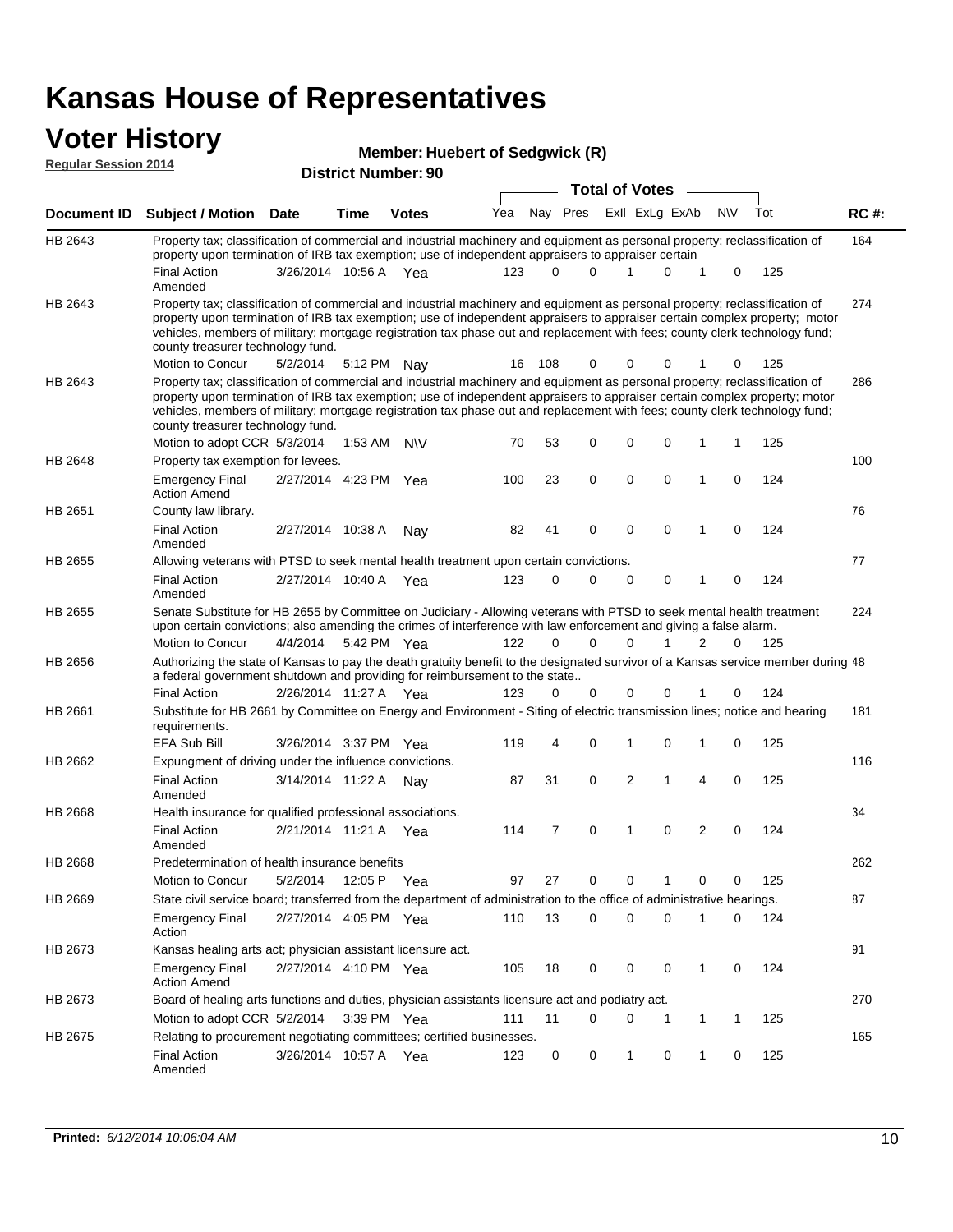### **Voter History Regular Session 2014**

#### **Member: Huebert of Sedgwick (R)**

| Regular Ocssion Zuin |                                                                                                                                                                                                                                                |                       |         | <b>District Number: 90</b> |     |    |             |  |                       |                |              |   |     |             |
|----------------------|------------------------------------------------------------------------------------------------------------------------------------------------------------------------------------------------------------------------------------------------|-----------------------|---------|----------------------------|-----|----|-------------|--|-----------------------|----------------|--------------|---|-----|-------------|
|                      |                                                                                                                                                                                                                                                |                       |         |                            |     |    |             |  | <b>Total of Votes</b> |                |              |   |     |             |
| <b>Document ID</b>   | Subject / Motion Date                                                                                                                                                                                                                          |                       | Time    | <b>Votes</b>               | Yea |    | Nay Pres    |  |                       | ExII ExLg ExAb | N\V          |   | Tot | <b>RC#:</b> |
| HB 2681              | Substitute for HB2681 by Committee on Veterans, Military, and Homeland Security--Abolishing the Kansas commission on<br>veterans affairs; creating the Kansas commission on veterans affairs office within the executive branch of government. |                       |         |                            |     |    |             |  |                       |                |              |   |     | 132         |
| HB 2681              | Final Action Sub Bill 3/20/2014 11:18 A Yea<br>Substitute for HB2681 by Committee on Veterans, Military, and Homeland Security - Abolishing the Kansas commission on                                                                           |                       |         |                            | 123 | 0  | $\Omega$    |  | $\Omega$              | 1              | 1            | 0 | 125 | 219         |
|                      | veterans affairs; creating the Kansas commission on veterans affairs office within the executive branch of government.<br>Motion to Concur                                                                                                     | 4/4/2014              | 11:41 A | Yea                        | 122 | 0  | 0           |  | 1                     | 1              | 1            | 0 | 125 |             |
| HB 2684              | Allocating moneys from driver's license fees to the judicial branch nonjudicial salary adjustment fund.                                                                                                                                        |                       |         |                            |     |    |             |  |                       |                |              |   |     | 78          |
|                      | <b>Final Action</b>                                                                                                                                                                                                                            | 2/27/2014 10:41 A Yea |         |                            | 93  | 30 | $\Omega$    |  | 0                     | 0              | 1            | 0 | 124 |             |
| <b>HB 2687</b>       | Unclaimed property act and hearings.                                                                                                                                                                                                           |                       |         |                            |     |    |             |  |                       |                |              |   |     | 59          |
|                      | <b>Final Action</b>                                                                                                                                                                                                                            | 2/26/2014 11:44 A     |         | Yea                        | 119 | 4  | $\mathbf 0$ |  | $\mathbf 0$           | 0              | 1            | 0 | 124 |             |
| HB 2687              | Unclaimed property act and hearings.                                                                                                                                                                                                           |                       |         |                            |     |    |             |  |                       |                |              |   |     | 251         |
|                      | Motion to Concur                                                                                                                                                                                                                               | 5/1/2014              | 1:56 PM | Yea                        | 125 | 0  | $\mathbf 0$ |  | $\mathbf 0$           | 0              | 0            | 0 | 125 |             |
| HB 2689              | Amending which convictions are counted for driving while license canceled, suspended or revoked.                                                                                                                                               |                       |         |                            |     |    |             |  |                       |                |              |   |     | 231         |
|                      | <b>Final Action</b><br>Amended                                                                                                                                                                                                                 | 4/5/2014              | 10:23A  | Yea                        | 121 | 0  | 0           |  | $\Omega$              | 0              | 4            | 0 | 125 |             |
| HB 2693              | Providing for testing by community colleges for commercial driver's licenses and allowing temporary commercial driver's<br>license holders the ability to drive class A commercial vehicles.                                                   |                       |         |                            |     |    |             |  |                       |                |              |   |     | 104         |
|                      | <b>Emergency Final</b><br><b>Action Amend</b>                                                                                                                                                                                                  | 2/27/2014 4:28 PM Yea |         |                            | 123 | 0  | 0           |  | $\Omega$              | $\Omega$       | 1            | 0 | 124 |             |
| HB 2693              | Senate Substitute for HB 2693 by Committee on Transportation - Providing for testing by community colleges for commercial 255<br>driver's licenses; entities serving as driver's licenses examiners.                                           |                       |         |                            |     |    |             |  |                       |                |              |   |     |             |
|                      | Motion to adopt CCR 5/1/2014                                                                                                                                                                                                                   |                       |         | 4:42 PM Yea                | 125 | 0  | 0           |  | 0                     | $\Omega$       | 0            | 0 | 125 |             |
| HB 2715              | Farm machinery and equipment annual highway permits, commercial drivers' license.                                                                                                                                                              |                       |         |                            |     |    |             |  |                       |                |              |   |     | 98          |
|                      | <b>Emergency Final</b><br><b>Action Amend</b>                                                                                                                                                                                                  | 2/27/2014 4:21 PM Yea |         |                            | 123 | 0  | 0           |  | 0                     | 0              | 1            | 0 | 124 |             |
| HB 2717              | Registration of operators of assisted living, residential health care, home plus or adult day care facilities.                                                                                                                                 |                       |         |                            |     |    |             |  |                       |                |              |   |     | 175         |
|                      | <b>Emergency Final</b><br><b>Action Amend</b>                                                                                                                                                                                                  | 3/26/2014 3:29 PM Yea |         |                            | 114 | 9  | $\Omega$    |  | 1                     | 0              | 1            | 0 | 125 |             |
| HB 2721              | Substitute for Substitute for HB 2721 by Committee on Commerce, Labor and Economic Development †Enacting the<br>business entity standard treatment act.                                                                                        |                       |         |                            |     |    |             |  |                       |                |              |   | 117 |             |
|                      | Final Action Sub Bill 3/14/2014 11:23 A Yea                                                                                                                                                                                                    |                       |         |                            | 118 | 0  | 0           |  | 2                     |                | 4            | 0 | 125 |             |
| HB 2721              | Substitute for Substitute for HB 2721 by Committee on Commerce, Labor and Economic Development - Enacting the business 273<br>entity standard treatment act.                                                                                   |                       |         |                            |     |    |             |  |                       |                |              |   |     |             |
|                      | Motion to Concur                                                                                                                                                                                                                               | 5/2/2014              |         | 3:59 PM Yea                | 122 | 0  | 0           |  | 0                     | 1              | 1            | 1 | 125 |             |
| HB 2724              | Uniform commercial driver's license act; definition of tank vehicle.                                                                                                                                                                           |                       |         |                            |     |    |             |  |                       |                |              |   |     | 99          |
|                      | <b>Emergency Final</b><br>Action                                                                                                                                                                                                               | 2/27/2014 4:22 PM Yea |         |                            | 122 | 1  | 0           |  | 0                     | $\Omega$       | 1            | 0 | 124 |             |
| HB 2727              | Expiration of license plates and placards for individuals with disability.                                                                                                                                                                     |                       |         |                            |     |    |             |  |                       |                |              |   |     | 88          |
|                      | <b>Emergency Final</b><br>Action                                                                                                                                                                                                               | 2/27/2014 4:06 PM Yea |         |                            | 123 | 0  | 0           |  | 0                     | 0              | 1            | 0 | 124 |             |
| HB 2728              | Permits for the operation of salvage vehicles no longer required to be prepared in triplicate.                                                                                                                                                 |                       |         |                            |     |    |             |  |                       |                |              |   |     | 89          |
|                      | <b>Emergency Final</b><br>Action                                                                                                                                                                                                               | 2/27/2014 4:07 PM Yea |         |                            | 122 | 1  | 0           |  | 0                     | 0              | $\mathbf{1}$ | 0 | 124 |             |
| HB 2728              | Permits for the operation of salvage vehicles no longer required to be prepared in triplicate.                                                                                                                                                 |                       |         |                            |     |    |             |  |                       |                |              |   |     | 192         |
|                      | Motion to Concur                                                                                                                                                                                                                               | 3/31/2014 11:43 A Yea |         |                            | 122 | 0  | 0           |  | 1                     | 0              | 2            | 0 | 125 |             |
| HB 2732              | Sales tax authority for Rooks county for constructing or remodeling a jail facility.                                                                                                                                                           |                       |         |                            |     |    |             |  |                       |                |              |   |     | 232         |
|                      | <b>Final Action</b>                                                                                                                                                                                                                            | 4/5/2014              |         | 10:24 A Yea                | 121 | 0  | 0           |  | 0                     | 0              | 4            | 0 | 125 |             |
| HB 2744              | Insurance; coverage for autism spectrum disorder.                                                                                                                                                                                              |                       |         |                            |     |    |             |  |                       |                |              |   |     | 137         |
|                      | <b>Final Action</b><br>Amended                                                                                                                                                                                                                 | 3/21/2014 10:14 A Yea |         |                            | 114 | 3  | 0           |  | 0                     | $\mathbf{1}$   | 6            | 1 | 125 |             |
| HB 2745              | Tax lien on property voluntarily transferred.                                                                                                                                                                                                  |                       |         |                            |     |    |             |  |                       |                |              |   |     | 166         |
|                      | <b>Final Action</b>                                                                                                                                                                                                                            | 3/26/2014 10:58 A     |         | Yea                        | 123 | 0  | 0           |  | 1                     | 0              | 1            | 0 | 125 |             |

**Printed:**  $6/12/2014$  10:06:04 AM 11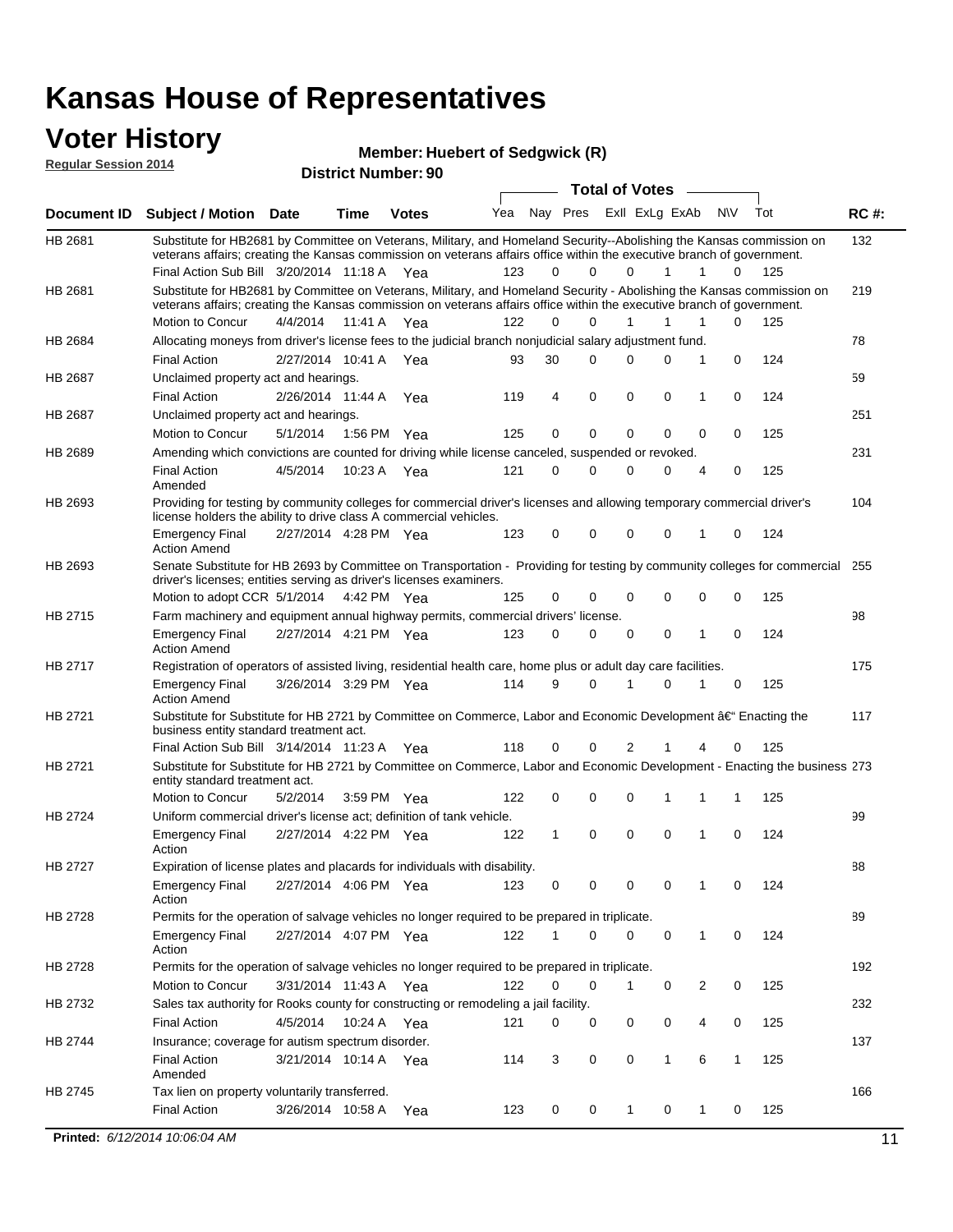## **Voter History**

**Regular Session 2014**

#### **Member: Huebert of Sedgwick (R)**

|                    |                                                                                                                                                                                                                                      |                       |             |              |     | <b>Total of Votes</b> |          |                |          |   |             |     |             |
|--------------------|--------------------------------------------------------------------------------------------------------------------------------------------------------------------------------------------------------------------------------------|-----------------------|-------------|--------------|-----|-----------------------|----------|----------------|----------|---|-------------|-----|-------------|
| <b>Document ID</b> | <b>Subject / Motion Date</b>                                                                                                                                                                                                         |                       | Time        | <b>Votes</b> | Yea | Nay Pres              |          | Exll ExLg ExAb |          |   | <b>NV</b>   | Tot | <b>RC#:</b> |
| HB 2755            | Repealing the sunset on the Kansas taxpayer transparency act.                                                                                                                                                                        |                       |             |              |     |                       |          |                |          |   |             |     | 140         |
|                    | <b>Final Action</b>                                                                                                                                                                                                                  | 3/24/2014 10:13 A     |             | Yea          | 122 | 0                     | 0        | 0              | 0        | 3 | 0           | 125 |             |
| HB 2767            | State child death review board.                                                                                                                                                                                                      |                       |             |              |     |                       |          |                |          |   |             |     | 167         |
|                    | <b>Final Action</b><br>Amended                                                                                                                                                                                                       | 3/26/2014 10:59 A     |             | Yea          | 123 | $\mathbf 0$           | 0        | 1              | 0        | 1 | $\mathbf 0$ | 125 |             |
| <b>HCR 5029</b>    | Urging the Kansas bureau of investigation to establish a blue alert system for the state of Kansas.                                                                                                                                  |                       |             |              |     |                       |          |                |          |   |             |     | 95          |
|                    | <b>Emergency Final</b><br><b>Action Amend</b>                                                                                                                                                                                        | 2/27/2014 4:15 PM Yea |             |              | 121 | $\overline{2}$        | 0        | 0              | 0        | 1 | 0           | 124 |             |
| <b>HCR 5031</b>    | Urging Congress to provide for the prompt payment of disability compensation to U.S. Veterans.                                                                                                                                       |                       |             |              |     |                       |          |                |          |   |             |     | 125         |
|                    | <b>Final Action</b>                                                                                                                                                                                                                  | 3/19/2014 11:21 A Yea |             |              | 122 | $\Omega$              | 0        | $\Omega$       | 1        | 2 | $\mathbf 0$ | 125 |             |
| HR 6049            | Resolution encouraging the creation of a Kansas plan for comprehensive treatment of chronic obstruction pulmonary<br>disease.                                                                                                        |                       |             |              |     |                       |          |                |          |   |             |     | 109         |
|                    | <b>Emergency Final</b><br><b>Action Amend</b>                                                                                                                                                                                        | 3/6/2014              | 11:24 A     | Yea          | 120 | 0                     | 0        | 2              | 1        | 2 | 0           | 125 |             |
| HR 6063            | Urging the President to extend the qualifications for the Women's Army Corps Service Medal.                                                                                                                                          |                       |             |              |     |                       |          |                |          |   |             |     | 143         |
|                    | <b>Final Action</b>                                                                                                                                                                                                                  | 3/25/2014 10:11 A Yea |             |              | 123 | $\Omega$              | $\Omega$ |                | $\Omega$ | 1 | 0           | 125 |             |
| <b>SB 40</b>       | House Substitute for SB 40 by Committee on Corrections and Juvenile Justice †Secretary of corrections; including juvenile<br>offenders in the prison made goods act; authorizing use of correctional industries funds for payment of |                       |             |              |     |                       |          |                |          |   |             |     | 123         |
|                    | Final Action Sub Bill 3/17/2014 11:23 A Yea                                                                                                                                                                                          |                       |             |              | 123 | 0                     | 0        | 0              | 0        | 2 | 0           | 125 |             |
| SB 54              | Medical assistance recovery program; rules and regulations.                                                                                                                                                                          |                       |             |              |     |                       |          |                |          |   |             |     | 174         |
|                    | <b>Emergency Final</b><br><b>Action Amend</b>                                                                                                                                                                                        | 3/26/2014 3:28 PM Nay |             |              | 95  | 28                    | 0        | 1              | 0        | 1 | $\mathbf 0$ | 125 |             |
| SB 54              | Amendments to statutes regulating abortions.                                                                                                                                                                                         |                       |             |              |     |                       |          |                |          |   |             |     | 214         |
|                    | Motion to Adopt CCR 4/4/2014                                                                                                                                                                                                         |                       | 9:59 AM Yea |              | 112 | 11                    | 0        | 1              | 0        | 1 | 0           | 125 |             |
| SB 63              | State use law; purchases by municipalities; committee sunset date and chairperson selection.                                                                                                                                         |                       |             |              |     |                       |          |                |          |   |             |     | 280         |
|                    | Motion to adopt CCR 5/2/2014                                                                                                                                                                                                         |                       | 8:52 PM Yea |              | 124 | $\mathbf 0$           | 0        | 0              | 0        | 1 | 0           | 125 |             |
| <b>SB 99</b>       | Lobbyists defined.                                                                                                                                                                                                                   |                       |             |              |     |                       |          |                |          |   |             |     | 184         |
|                    | <b>Emergency Final</b><br>Action                                                                                                                                                                                                     | 3/26/2014 3:41 PM Yea |             |              | 117 | 6                     | 0        | 1              | 0        | 1 | 0           | 125 |             |
| SB 147             | House Substitute for SB 147 by Committee on Agriculture and Natural Resources †Amending the powers and duties of the 133<br>Kansas department of agriculture division of conservation and the state conservation commission.         |                       |             |              |     |                       |          |                |          |   |             |     |             |
|                    | Final Action Sub Bill 3/20/2014 11:19 A Yea<br>Amended                                                                                                                                                                               |                       |             |              | 123 | $\Omega$              | 0        | 0              | 1        | 1 | 0           | 125 |             |
| SB 218             | House Substitute for SB 218 by Committee on Appropriations-Education; relating to the financing and instruction thereof;                                                                                                             |                       |             |              |     |                       |          |                |          |   |             |     | 226         |
|                    | making and concerning appropriations for the fiscal years ending June 30, 2014, and June 30, 2015, for certain agencies.<br>Final Action Sub Bill 4/4/2014 6:17 PM Yea                                                               |                       |             |              | 91  | 31                    | 0        | 0              | 1        | 2 | $\Omega$    | 125 |             |
|                    | Amended                                                                                                                                                                                                                              |                       |             |              |     |                       |          |                |          |   |             |     |             |
| SB 218             | House Substitute for SB 218 by Committee on Appropriations-Education; relating to the financing and instruction thereof;                                                                                                             |                       |             |              |     |                       |          |                |          |   |             |     | 237         |
|                    | making and concerning appropriations for the fiscal years ending June 30, 2014, and June 30, 2015, for certain agencies.                                                                                                             |                       |             |              |     |                       |          |                |          |   |             |     |             |
|                    | Sub Motion to Adopt 4/6/2014 12:51 A Yea                                                                                                                                                                                             |                       |             |              | 55  | 67                    | 0        | 0              | 0        | 3 | 0           | 125 |             |
| SB 231             | <b>CCR</b><br>House Substitute for SB 231 †Concerning valuation and appeals; renaming the state court of tax appeals; timing of<br>decisions.                                                                                        |                       |             |              |     |                       |          |                |          |   |             |     | 134         |
|                    | Final Action Sub Bill 3/20/2014 11:21 A Yea                                                                                                                                                                                          |                       |             |              | 123 | 0                     | 0        | 0              | 1        | 1 | 0           | 125 |             |
| SB 231             | Amended<br>House Substitute for SB 231 - Concerning valuation and appeals; renaming the state court of tax appeals; timing of<br>decisions                                                                                           |                       |             |              |     |                       |          |                |          |   |             |     | 281         |
|                    | Motion to Adopt CCR 5/2/2014                                                                                                                                                                                                         |                       | 8:56 PM Yea |              | 124 | 0                     | 0        | 0              | 0        | 1 | 0           | 125 |             |
| SB 245             | House Substitute for SB 245 by Committee on Appropriations - Appropriations for FY 2014, FY 2015, and FY 2016 for the                                                                                                                |                       |             |              |     |                       |          |                |          |   |             |     | 13          |
|                    | department of corrections; capital improvement projects.<br>Final Action Sub Bill 2/13/2014 11:34 A Yea                                                                                                                              |                       |             |              | 79  | 41                    | 0        | 3              | 0        | 1 | 0           | 124 |             |
|                    | Amended                                                                                                                                                                                                                              |                       |             |              |     |                       |          |                |          |   |             |     |             |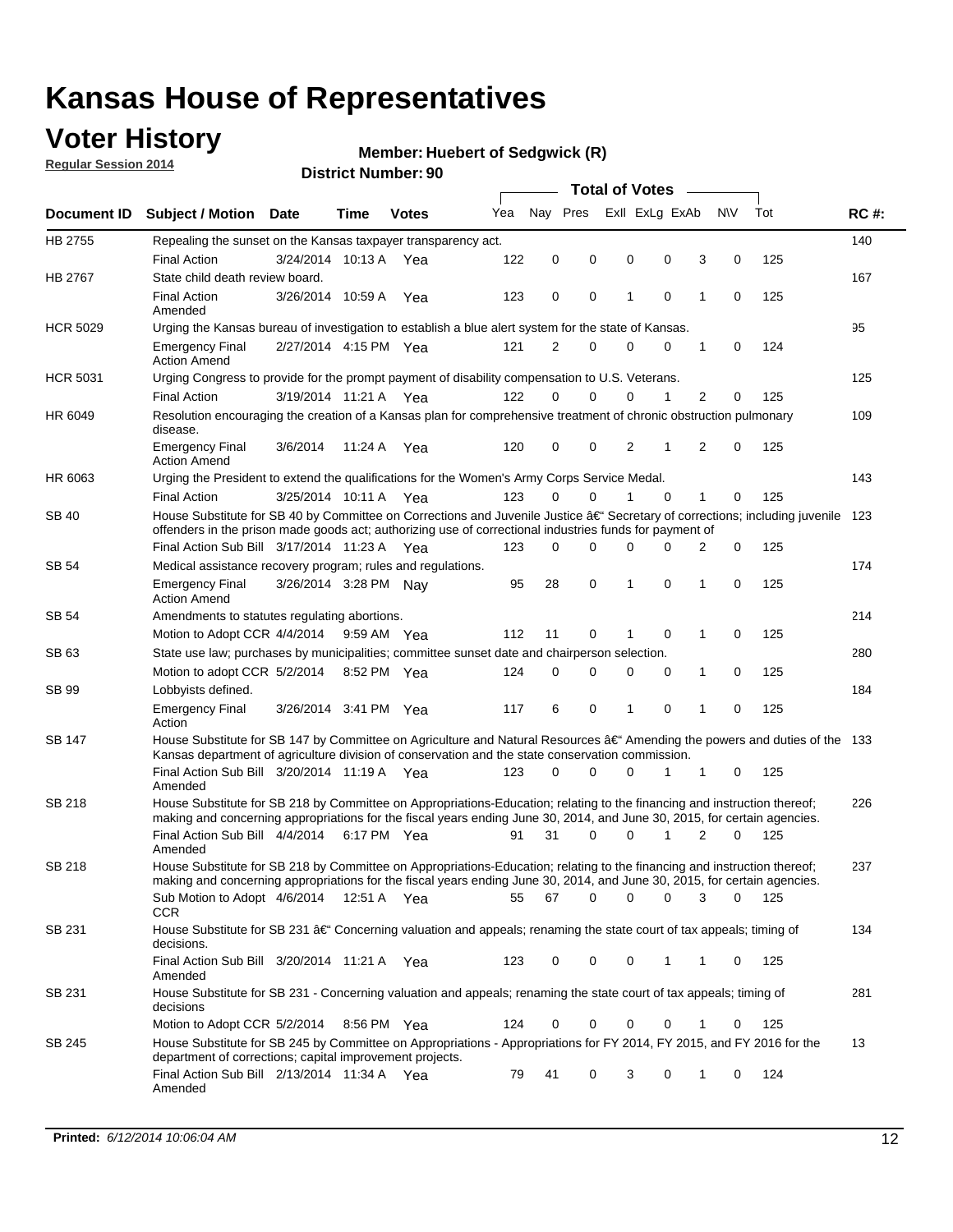### **Voter History**

#### **Member: Huebert of Sedawick (R)**

**Regular Session 2014**

| <b>District Number: 90</b> |         |  |
|----------------------------|---------|--|
|                            | ہ Total |  |

|                    |                                                                                                                                                                                                                                                                                                                                                                                                                                                                                                                                                                                                                                                                                                                                                                                                               |                       |      |              |     |          | <b>Total of Votes</b> |                |              |          |             |     |             |
|--------------------|---------------------------------------------------------------------------------------------------------------------------------------------------------------------------------------------------------------------------------------------------------------------------------------------------------------------------------------------------------------------------------------------------------------------------------------------------------------------------------------------------------------------------------------------------------------------------------------------------------------------------------------------------------------------------------------------------------------------------------------------------------------------------------------------------------------|-----------------------|------|--------------|-----|----------|-----------------------|----------------|--------------|----------|-------------|-----|-------------|
| <b>Document ID</b> | <b>Subject / Motion Date</b>                                                                                                                                                                                                                                                                                                                                                                                                                                                                                                                                                                                                                                                                                                                                                                                  |                       | Time | <b>Votes</b> | Yea | Nay Pres |                       | Exll ExLg ExAb |              |          | <b>NV</b>   | Tot | <b>RC#:</b> |
| <b>SB 245</b>      | House Substitute for SB 245 by Committee on Appropriations - Education funding; relating to mineral production; creating the<br>mineral production education fund, crediting 20% of remainder from oil and gas tax into such fund, moneys expended on<br>education; abolishing the oil and gas valuation depletion trust fund; allowing the counties to retain funds already in such<br>county's oil and gas valuation depletion trust fund; concerning school financing sources; proceeds from the tax levied by a<br>school district under authority of K.S.A. 2013 Supp. 72-6431, remitted to the state treasury to the credit of the state school<br>district finance fund not to the district's general fund; making and concerning appropriations for fiscal year 2017.<br>Motion to adopt CCR 5/1/2014 |                       |      | 5:06 PM Yea  | 88  | 37       | $\Omega$              | 0              | $\Omega$     | $\Omega$ | 0           | 125 | 258         |
| SB 248             | Victim notification prior to release of certain inmates.                                                                                                                                                                                                                                                                                                                                                                                                                                                                                                                                                                                                                                                                                                                                                      |                       |      |              |     |          |                       |                |              |          |             |     | 119         |
|                    | <b>Final Action</b>                                                                                                                                                                                                                                                                                                                                                                                                                                                                                                                                                                                                                                                                                                                                                                                           | 3/17/2014 11:18 A     |      | Yea          | 122 | 0        | 0                     | 0              | 0            | 2        | 1           | 125 |             |
| SB 254             | Medical assistance recovery program; rules and regulations.                                                                                                                                                                                                                                                                                                                                                                                                                                                                                                                                                                                                                                                                                                                                                   |                       |      |              |     |          |                       |                |              |          |             |     | 179         |
|                    | <b>Emergency Final</b><br>Action                                                                                                                                                                                                                                                                                                                                                                                                                                                                                                                                                                                                                                                                                                                                                                              | 3/26/2014 3:34 PM Yea |      |              | 123 | 0        | $\mathbf 0$           | $\mathbf{1}$   | $\mathbf 0$  | 1        | 0           | 125 |             |
| SB 256             | Attorney general; costs in criminal appeals.                                                                                                                                                                                                                                                                                                                                                                                                                                                                                                                                                                                                                                                                                                                                                                  |                       |      |              |     |          |                       |                |              |          |             |     | 147         |
|                    | <b>Final Action</b><br>Amended                                                                                                                                                                                                                                                                                                                                                                                                                                                                                                                                                                                                                                                                                                                                                                                | 3/25/2014 10:16 A     |      | Yea          | 119 | 4        | 0                     | 1              | 0            | 1        | $\mathbf 0$ | 125 |             |
| SB 256             | Amending the crime of mistreatment of a dependent adult; creating the crime of mistreatment of an elder person; amending<br>the crime of unlawful sexual relations; amending provisions relating to appearance bonds and surety regulation; amending<br>violations of the Kansas racketeer influenced and corrupt organization act; also concerning the attorney general, costs in<br>criminal appeals.                                                                                                                                                                                                                                                                                                                                                                                                       |                       |      |              |     |          |                       |                |              |          |             |     | 236         |
|                    | Motion to Adopt CCR 4/5/2014                                                                                                                                                                                                                                                                                                                                                                                                                                                                                                                                                                                                                                                                                                                                                                                  |                       |      | 6:52 PM Yea  | 118 | 4        | 0                     | 0              | 0            | 3        | 0           | 125 |             |
| SB 258             | Amending the juvenile statute of limitations to match adult time limitations for sex crimes.<br><b>Final Action</b>                                                                                                                                                                                                                                                                                                                                                                                                                                                                                                                                                                                                                                                                                           | 3/20/2014 11:21 A Yea |      |              | 123 | 0        | 0                     | 0              | $\mathbf{1}$ | 1        | $\mathbf 0$ | 125 | 135         |
|                    | Amended                                                                                                                                                                                                                                                                                                                                                                                                                                                                                                                                                                                                                                                                                                                                                                                                       |                       |      |              |     |          |                       |                |              |          |             |     |             |
| SB 258             | Relating to issuance of certificates of birth resulting in stillbirth.                                                                                                                                                                                                                                                                                                                                                                                                                                                                                                                                                                                                                                                                                                                                        |                       |      |              |     |          |                       |                |              |          |             |     | 259         |
|                    | Motion to Adopt CCR 5/1/2014                                                                                                                                                                                                                                                                                                                                                                                                                                                                                                                                                                                                                                                                                                                                                                                  |                       |      | 5:12 PM Yea  | 121 | 4        | $\mathbf 0$           | $\mathbf 0$    | $\mathbf 0$  | 0        | $\mathbf 0$ | 125 |             |
| SB 263             | Establishing the military funeral honors fund under the adjutant general's office.                                                                                                                                                                                                                                                                                                                                                                                                                                                                                                                                                                                                                                                                                                                            |                       |      |              |     |          |                       |                |              |          |             |     | 148         |
|                    | <b>Final Action</b><br>Amended                                                                                                                                                                                                                                                                                                                                                                                                                                                                                                                                                                                                                                                                                                                                                                                | 3/25/2014 10:17 A Yea |      |              | 123 | 0        | 0                     | 1              | $\mathbf 0$  | 1        | $\mathbf 0$ | 125 |             |
| SB 263             | Veterans and military matters; military honors fund; death gratuity; disabled veterans preference, state jobs and contracts;<br>schools on military reservations, funding.<br>Motion to adopt CCR 5/1/2014 4:47 PM Yea                                                                                                                                                                                                                                                                                                                                                                                                                                                                                                                                                                                        |                       |      |              | 124 | 0        | $\mathbf 0$           | 0              | $\mathbf 0$  | 0        | 1           | 125 | 256         |
| SB 265             | Income definition for Homestead Refund eligibility.                                                                                                                                                                                                                                                                                                                                                                                                                                                                                                                                                                                                                                                                                                                                                           |                       |      |              |     |          |                       |                |              |          |             |     | 113         |
|                    | <b>Final Action</b>                                                                                                                                                                                                                                                                                                                                                                                                                                                                                                                                                                                                                                                                                                                                                                                           | 3/13/2014 11:23 A Yea |      |              | 121 | 0        | $\mathbf 0$           | 1              | $\mathbf{1}$ | 2        | 0           | 125 |             |
|                    | Amended                                                                                                                                                                                                                                                                                                                                                                                                                                                                                                                                                                                                                                                                                                                                                                                                       |                       |      |              |     |          |                       |                |              |          |             |     |             |
| SB 265             | Definition of income for homestead refund and SAFESR eligibility; income tax credits for adoption expenses and expenses to<br>make dwelling or facility accessible to persons with a disability; income tax deductions, self-employment taxes, expenses<br>related to organ donations, net gain on the sale of certain livestock; withholding, non-resident pass-through entity income;<br>Kansas taxpayer transparency act, sunset; sales tax exemptions.                                                                                                                                                                                                                                                                                                                                                    |                       |      |              |     |          |                       |                |              |          |             |     | 227         |
|                    | Motion to Adopt CCR 4/4/2014 6:29 PM Yea                                                                                                                                                                                                                                                                                                                                                                                                                                                                                                                                                                                                                                                                                                                                                                      |                       |      |              | 122 | 0        | 0                     | 0              | 1            | 2        | 0           | 125 |             |
| SB 266             | Mineral severance tax return file date.                                                                                                                                                                                                                                                                                                                                                                                                                                                                                                                                                                                                                                                                                                                                                                       |                       |      |              |     |          |                       |                |              |          |             |     | 114         |
|                    | <b>Final Action</b><br>Amended                                                                                                                                                                                                                                                                                                                                                                                                                                                                                                                                                                                                                                                                                                                                                                                | 3/13/2014 11:24 A     |      | Yea          | 121 | 0        | 0                     | 1              | 1            | 2        | 0           | 125 |             |
| SB 266             | Severance tax return and payment dates; sales tax authority for Rooks county; property tax exemptions for certain donations<br>of land to the state and for amateur-built aircraft; sales tax exemptions for surface mining equipment and certain charitable<br>organizations.                                                                                                                                                                                                                                                                                                                                                                                                                                                                                                                                |                       |      |              |     |          |                       |                |              |          |             |     | 266         |
|                    | Motion to Adopt CCR 5/2/2014                                                                                                                                                                                                                                                                                                                                                                                                                                                                                                                                                                                                                                                                                                                                                                                  |                       |      | 3:19 PM Yea  | 122 | 1        | 0                     | 0              | 1            | 1        | 0           | 125 |             |
| SB 267             | Insurance; excluding real estate from acceptable security deposits with the commissioner and requiring original handwritten<br>signatures on deposit forms.                                                                                                                                                                                                                                                                                                                                                                                                                                                                                                                                                                                                                                                   |                       |      |              |     |          |                       |                |              |          |             |     | 144         |
|                    | <b>Final Action</b>                                                                                                                                                                                                                                                                                                                                                                                                                                                                                                                                                                                                                                                                                                                                                                                           | 3/25/2014 10:12 A Yea |      |              | 123 | 0        | 0                     | 1              | 0            | 1        | 0           | 125 |             |
| SB 268             | Insurance; Risk-based capital requirements.                                                                                                                                                                                                                                                                                                                                                                                                                                                                                                                                                                                                                                                                                                                                                                   |                       |      |              |     |          |                       |                |              |          |             |     | 145         |
|                    | <b>Final Action</b>                                                                                                                                                                                                                                                                                                                                                                                                                                                                                                                                                                                                                                                                                                                                                                                           | 3/25/2014 10:13 A Yea |      |              | 123 | 0        | 0                     | 1              | 0            | 1        | 0           | 125 |             |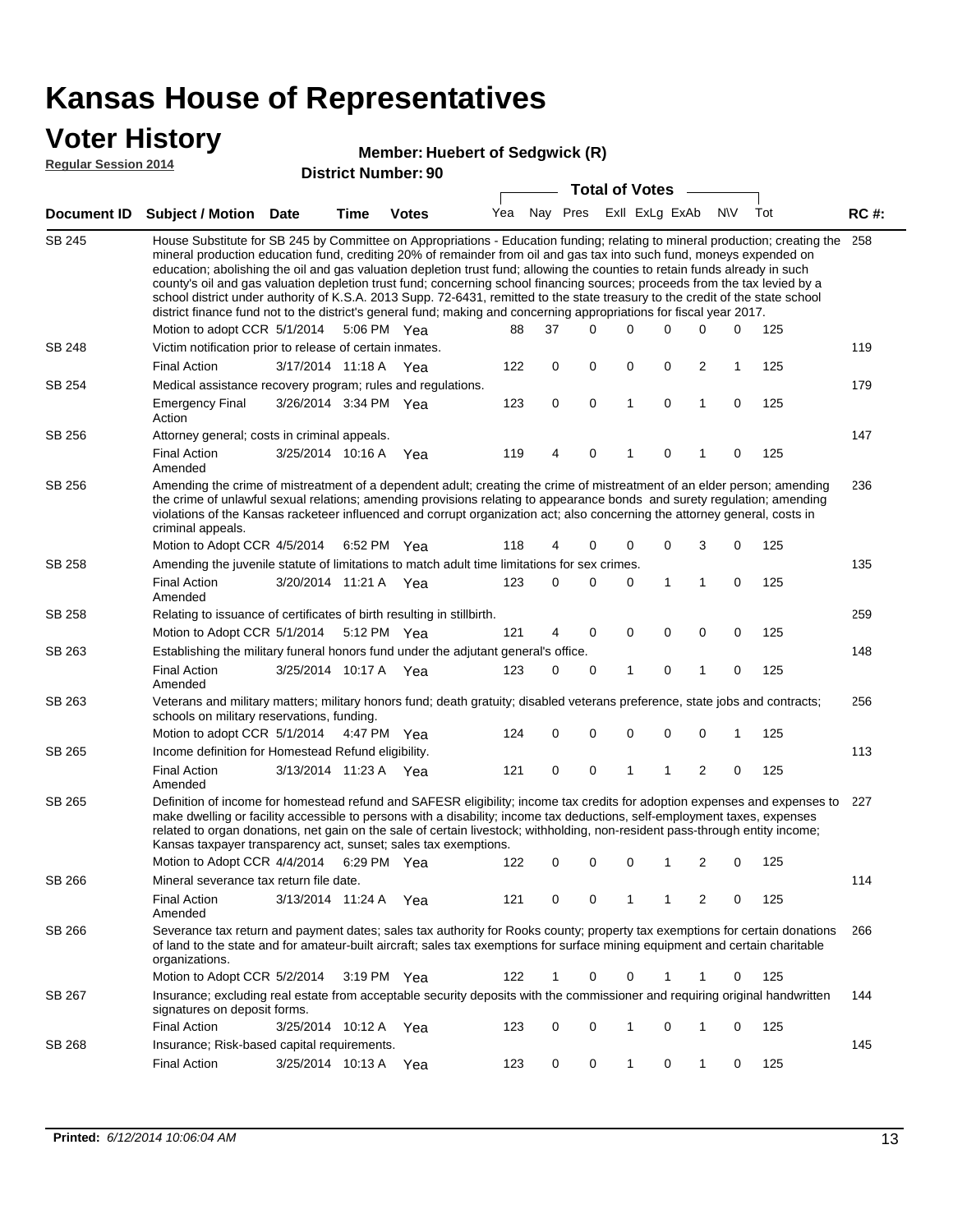## **Voter History**

**Regular Session 2014**

#### **Member: Huebert of Sedgwick (R)**

|               | <b>Total of Votes</b>                                                                                                                                                              |                       |      |              |     |                |          |              |                |   |             |     |             |
|---------------|------------------------------------------------------------------------------------------------------------------------------------------------------------------------------------|-----------------------|------|--------------|-----|----------------|----------|--------------|----------------|---|-------------|-----|-------------|
| Document ID   | <b>Subject / Motion</b>                                                                                                                                                            | Date                  | Time | <b>Votes</b> | Yea | Nay Pres       |          |              | Exll ExLg ExAb |   | <b>NV</b>   | Tot | <b>RC#:</b> |
| SB 271        | Amending the Kansas medicaid fraud control act.                                                                                                                                    |                       |      |              |     |                |          |              |                |   |             |     | 176         |
|               | <b>Emergency Final</b><br><b>Action Amend</b>                                                                                                                                      | 3/26/2014 3:30 PM Yea |      |              | 123 | 0              | 0        | 1            | 0              | 1 | $\mathbf 0$ | 125 |             |
| SB 271        | Amending the Kansas medicaid fraud control act.                                                                                                                                    |                       |      |              |     |                |          |              |                |   |             |     | 228         |
|               | Motion to Adopt CCR 4/4/2014 6:33 PM Yea                                                                                                                                           |                       |      |              | 122 | 0              | 0        | 0            | 1              | 2 | 0           | 125 |             |
| SB 272        | Eliminating the 3% limit on controlled shooting area acreage in a county.                                                                                                          |                       |      |              |     |                |          |              |                |   |             |     | 149         |
|               | <b>Final Action</b>                                                                                                                                                                | 3/25/2014 10:19 A Yea |      |              | 123 | 0              | 0        | 1            | 0              | 1 | $\mathbf 0$ | 125 |             |
| SB 273        | House Substitute for SB 273 by Committee on Transportation †Commercial vehicles; regulation and registration thereof.                                                              |                       |      |              |     |                |          |              |                |   |             |     | 168         |
|               | Final Action Sub Bill 3/26/2014 11:00 A Yea<br>Amended                                                                                                                             |                       |      |              | 122 | 1              | 0        | 1            | 0              | 1 | 0           | 125 |             |
| SB 273        | Regulation of commercial motor vehicles; exemption from rules and regulations of the Kansas corporation commission.                                                                |                       |      |              |     |                |          |              |                |   |             |     | 265         |
|               | Motion to Adopt CCR 5/2/2014 3:10 PM Yea                                                                                                                                           |                       |      |              | 101 | 22             | 0        | 0            | 1              | 1 | 0           | 125 |             |
| SB 274        | Political action committees, legislative leadership.                                                                                                                               |                       |      |              |     |                |          |              |                |   |             |     | 169         |
|               | <b>Final Action</b><br>Amended                                                                                                                                                     | 3/26/2014 11:01 A Yea |      |              | 108 | 15             | 0        | 1            | $\mathbf 0$    | 1 | $\mathbf 0$ | 125 |             |
| SB 278        | Establishing the state board of veterinary examiners within the animal health division of the Kansas department of agriculture<br>for a two-year period.                           |                       |      |              |     |                |          |              |                |   |             |     | 127         |
|               | <b>Final Action</b>                                                                                                                                                                | 3/19/2014 11:24 A     |      | Yea          | 122 | 0              | 0        | 0            | $\mathbf{1}$   | 2 | 0           | 125 |             |
| SB 284        | Amending the Kansas 911 act.                                                                                                                                                       |                       |      |              |     |                |          |              |                |   |             |     | 124         |
|               | <b>Final Action</b>                                                                                                                                                                | 3/17/2014 11:24 A     |      | Yea          | 121 | $\overline{2}$ | 0        | $\mathbf 0$  | $\mathbf 0$    | 2 | 0           | 125 |             |
| SB 285        | Optometrists; prohibition against limiting payment for covered services to insurance plan amounts.                                                                                 |                       |      |              |     |                |          |              |                |   |             |     | 150         |
|               | <b>Final Action</b><br>Amended                                                                                                                                                     | 3/25/2014 10:20 A     |      | Yea          | 123 | 0              | 0        | 1            | 0              | 1 | $\mathbf 0$ | 125 |             |
| SB 286        | Extending sunset date on certain agriculture fees from July 1, 2015, to July 1, 2019.                                                                                              |                       |      |              |     |                |          |              |                |   |             |     | 151         |
|               | <b>Final Action</b><br>Amended                                                                                                                                                     | 3/25/2014 10:23 A     |      | Nav          | 76  | 47             | 0        | 1            | 0              | 1 | $\mathbf 0$ | 125 |             |
| SB 286        | Agriculture; extending sunset date on certain agriculture fees from July 1, 2015, to July 1, 2018; national day of the cowboy;<br>establishing the local food and farm task force. |                       |      |              |     |                |          |              |                |   |             |     | 264         |
|               | Motion to adopt CCR 5/2/2014 3:04 PM Yea                                                                                                                                           |                       |      |              | 102 | 21             | 0        | $\mathbf 0$  | 1              | 1 | 0           | 125 |             |
| SB 306        | Modernizing certain insurance laws to allow use of additional investments.                                                                                                         |                       |      |              |     |                |          |              |                |   |             |     | 173         |
|               | <b>Emergency Final</b><br>Action                                                                                                                                                   | 3/26/2014 3:26 PM Yea |      |              | 123 | 0              | 0        | 1            | 0              | 1 | $\mathbf 0$ | 125 |             |
| <b>SB 308</b> | Updating the Kansas no-call act.                                                                                                                                                   |                       |      |              |     |                |          |              |                |   |             |     | 138         |
|               | <b>Final Action</b>                                                                                                                                                                | 3/21/2014 10:15 A     |      | Yea          | 117 | 0              | 0        | 0            | $\mathbf{1}$   | 6 | 1           | 125 |             |
| SB 309        | Health insurance coverage for qualified professional associations.                                                                                                                 |                       |      |              |     |                |          |              |                |   |             |     | 182         |
|               | <b>Emergency Final</b><br>Action                                                                                                                                                   | 3/26/2014 3:38 PM Yea |      |              | 122 | 1              | 0        | 1            | 0              | 1 | $\mathbf 0$ | 125 |             |
| SB 310        | Grand juries; crimes to consider; amendment of indictment.                                                                                                                         |                       |      |              |     |                |          |              |                |   |             |     | 180         |
|               | <b>Emergency Final</b><br>Action                                                                                                                                                   | 3/26/2014 3:35 PM Yea |      |              | 122 | 1              | 0        | 1            | 0              | 1 | 0           | 125 |             |
| SB 311        | Increasing the noneconomic damages cap and changing rules related to expert evidence.                                                                                              |                       |      |              |     |                |          |              |                |   |             |     | 142         |
|               | <b>Final Action</b><br>Amended                                                                                                                                                     | 3/24/2014 10:17 A Yea |      |              | 119 | 3              | $\Omega$ | 0            | 0              | 3 | 0           | 125 |             |
| SB 311        | Increasing the noneconomic damages cap, changing rules related to expert evidence and repealing statutes pertaining to<br>collateral source benefits.                              |                       |      |              |     |                |          |              |                |   |             |     | 203         |
|               | Motion to adopt CCR 4/3/2014 6:15 PM Yea                                                                                                                                           |                       |      |              | 120 |                | 0        | 0            | 0              | 1 | 0           | 125 |             |
| SB 321        | Return of premiums separate from notice of denial of coverage.                                                                                                                     |                       |      |              |     |                |          |              |                |   |             |     | 146         |
|               | <b>Final Action</b>                                                                                                                                                                | 3/25/2014 10:15 A Yea |      |              | 123 | 0              | 0        | $\mathbf{1}$ | 0              | 1 | 0           | 125 |             |
| SB 329        | Clarifying court orders relating to parents in juvenile offender cases.<br><b>Final Action</b><br>Amended                                                                          | 3/20/2014 11:23 A Yea |      |              | 123 | 0              | 0        | 0            | $\mathbf{1}$   | 1 | 0           | 125 | 136         |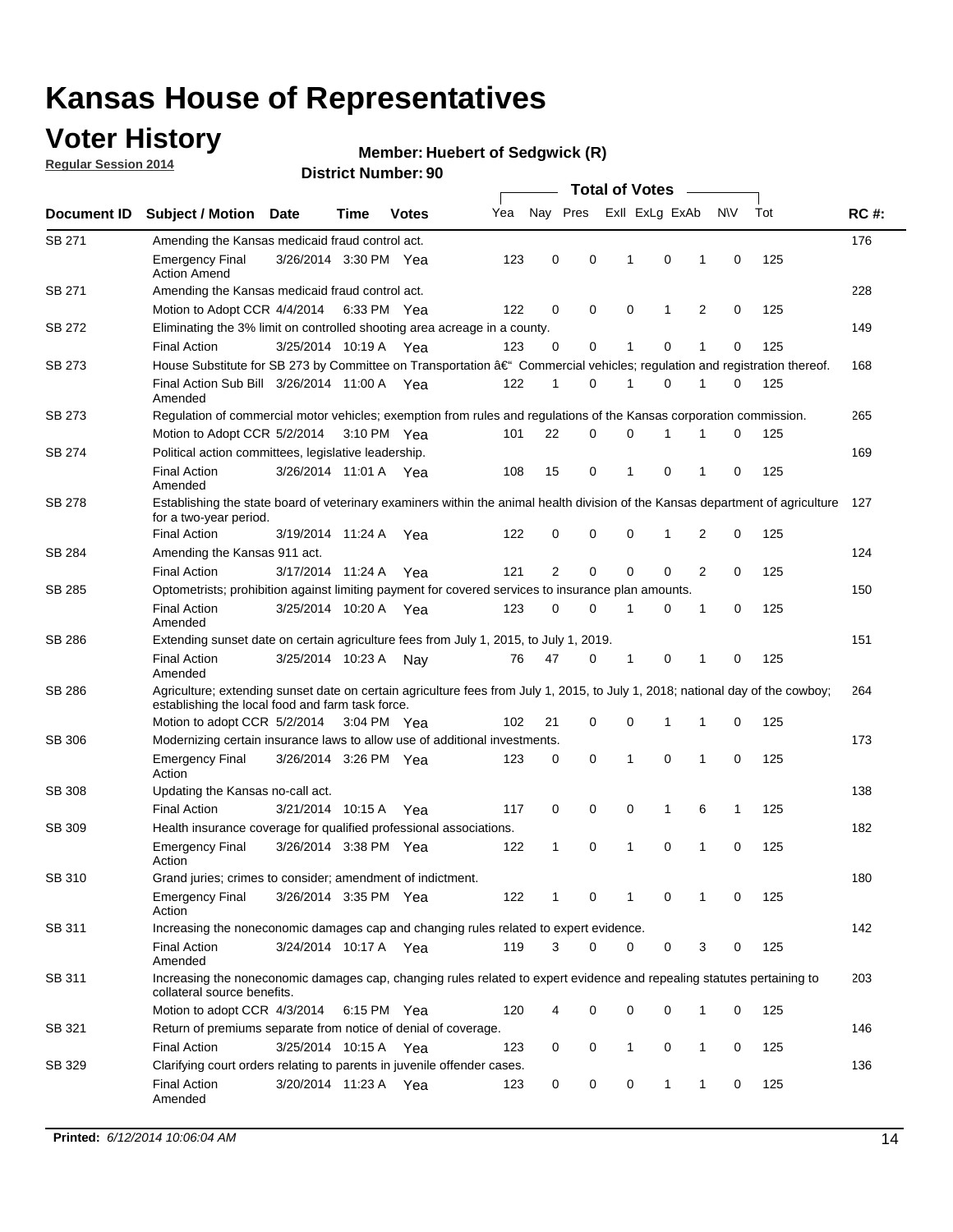## **Voter History**

**Regular Session 2014**

**Member: Huebert of Sedgwick (R)** 

|                 |                                                                                                                                                                    |                       |             |              |     |              |             |              | <b>Total of Votes</b> |   |           |     |             |
|-----------------|--------------------------------------------------------------------------------------------------------------------------------------------------------------------|-----------------------|-------------|--------------|-----|--------------|-------------|--------------|-----------------------|---|-----------|-----|-------------|
| Document ID     | <b>Subject / Motion</b>                                                                                                                                            | Date                  | Time        | <b>Votes</b> | Yea |              | Nay Pres    |              | Exll ExLg ExAb        |   | <b>NV</b> | Tot | <b>RC#:</b> |
| SB 329          | Clarifying court orders relating to parents in juvenile offender cases and changing the statute of limitations on certain juvenile<br>offenses.                    |                       |             |              |     |              |             |              |                       |   |           |     | 242         |
|                 | Motion to adopt CCR 4/30/2014 3:23 PM Yea                                                                                                                          |                       |             |              | 122 | 1            | 0           | 1            | -1                    | 0 | 0         | 125 |             |
| SB 344          | Special permits, oversized loads, transportation of hay or feed stuffs.                                                                                            |                       |             |              |     |              |             |              |                       |   |           |     | 152         |
|                 | <b>Final Action</b><br>Amended                                                                                                                                     | 3/25/2014 10:24 A     |             | Yea          | 122 | $\mathbf{1}$ | 0           | 1            | 0                     | 1 | 0         | 125 |             |
| SB 349          | Boiler safety act; deputy inspectors.                                                                                                                              |                       |             |              |     |              |             |              |                       |   |           |     | 128         |
|                 | <b>Final Action</b><br>Amended                                                                                                                                     | 3/19/2014 11:25 A     |             | Yea          | 119 | 3            | 0           | $\mathbf 0$  | -1                    | 2 | 0         | 125 |             |
| SB 349          | Board of technical professions; recodification of professions and scope of practice, other; boiler safety act, deputy<br>inspectors.                               |                       |             |              |     |              |             |              |                       |   |           |     | 215         |
|                 | Motion to Adopt CCR 4/4/2014                                                                                                                                       |                       | 10:02 A     | Yea          | 112 | 11           | 0           | 1            | $\mathbf 0$           | 1 | 0         | 125 |             |
| SB 351          | Vehicle identification numbers; penalties; damages.                                                                                                                |                       |             |              |     |              |             |              |                       |   |           |     | 153         |
|                 | <b>Final Action</b>                                                                                                                                                | 3/25/2014 10:25 A     |             | Yea          | 123 | 0            | 0           | $\mathbf{1}$ | 0                     | 1 | 0         | 125 |             |
| SB 357          | Increasing the number of allowable hunter education deferrals.                                                                                                     |                       |             |              |     |              |             |              |                       |   |           |     | 154         |
|                 | <b>Final Action</b><br>Amended                                                                                                                                     | 3/25/2014 10:26 A     |             | Yea          | 97  | 26           | 0           | 1            | 0                     | 1 | 0         | 125 |             |
| SB 357          | Authorizing land purchases by the state; amending process state uses to address seized wildlife; increasing the number of<br>allowable hunter education deferrals. |                       |             |              |     |              |             |              |                       |   |           |     | 275         |
|                 | Motion to Adopt CCR 5/2/2014                                                                                                                                       |                       | 7:53 PM Yea |              | 113 | 11           | 0           | 0            | $\mathbf 0$           | 1 | 0         | 125 |             |
| SB 359          | Relating to asbestos-related liability.                                                                                                                            |                       |             |              |     |              |             |              |                       |   |           |     | 177         |
|                 | <b>Emergency Final</b><br>Action                                                                                                                                   | 3/26/2014 3:32 PM Yea |             |              | 94  | 29           | 0           | 1            | $\Omega$              | 1 | 0         | 125 |             |
| SB 367          | Creating the student data privacy act.                                                                                                                             |                       |             |              |     |              |             |              |                       |   |           |     | 186         |
|                 | <b>Emergency Final</b><br><b>Action Amend</b>                                                                                                                      | 3/26/2014 3:43 PM Yea |             |              | 119 | 4            | 0           | -1           | 0                     | 1 | 0         | 125 |             |
| SB 367          | Creating the student data privacy act.                                                                                                                             |                       |             |              |     |              |             |              |                       |   |           |     | 245         |
|                 | Motion to adopt CCR 4/30/2014 3:41 PM Yea                                                                                                                          |                       |             |              | 123 | 0            | 0           | 1            | 1                     | 0 | 0         | 125 |             |
| SB 371          | Amending employment security law regarding disposition of penalty funds and disclosure of confidential information.                                                |                       |             |              |     |              |             |              |                       |   |           |     | 129         |
|                 | <b>Final Action</b>                                                                                                                                                | 3/19/2014 11:27 A     |             | Yea          | 90  | 32           | 0           | 0            | -1                    | 2 | 0         | 125 |             |
| SB 372          | Amending the shared work unemployment compensation program; layoff aversion.                                                                                       |                       |             |              |     |              |             |              |                       |   |           |     | 155         |
|                 | <b>Final Action</b>                                                                                                                                                | 3/25/2014 10:28 A     |             | Yea          | 123 | 0            | 0           | $\mathbf{1}$ | 0                     | 1 | 0         | 125 |             |
| SB 402          | Amending statutes related to the Kansas criminal justice information system committee.                                                                             |                       |             |              |     |              |             |              |                       |   |           |     | 178         |
|                 | <b>Emergency Final</b><br>Action                                                                                                                                   | 3/26/2014 3:33 PM Yea |             |              | 123 | 0            | 0           | 1            | 0                     | 1 | 0         | 125 |             |
| SB 423          | Authorizing Department of Administration to sell Landon and Eisenhower state office buildings.                                                                     |                       |             |              |     |              |             |              |                       |   |           |     | 233         |
|                 | <b>Final Action</b><br>Amended                                                                                                                                     | 4/5/2014              | 10:28 A     | Yea          | 66  | 55           | 0           | 0            | 0                     | 4 | 0         | 125 |             |
| SB 424          | Amending the statutory requirements for a valid hospital lien.                                                                                                     |                       |             |              |     |              |             |              |                       |   |           |     | 183         |
|                 | <b>Emergency Final</b><br>Action                                                                                                                                   | 3/26/2014 3:39 PM Yea |             |              | 115 | 8            | 0           | 1            | 0                     | 1 | 0         | 125 |             |
| <b>SCR 1618</b> | Substitute for SCR 1618 by Committee on Federal and State Affairs -- State constitutional amendment authorizing raffles.                                           |                       |             |              |     |              |             |              |                       |   |           |     | 170         |
|                 | Final Action Sub Bill 3/26/2014 11:06 A                                                                                                                            |                       |             | Yea          | 102 | 19           | 2           | 1            | 0                     | 1 | 0         | 125 |             |
| <b>SCR 1620</b> | Port authority; creation in Stafford, Kansas.                                                                                                                      |                       |             |              |     |              |             |              |                       |   |           |     | 234         |
|                 | <b>Final Action</b>                                                                                                                                                | 4/5/2014              | 10:29 A     | Yea          | 121 | 0            | $\mathbf 0$ | 0            | 0                     | 4 | 0         | 125 |             |